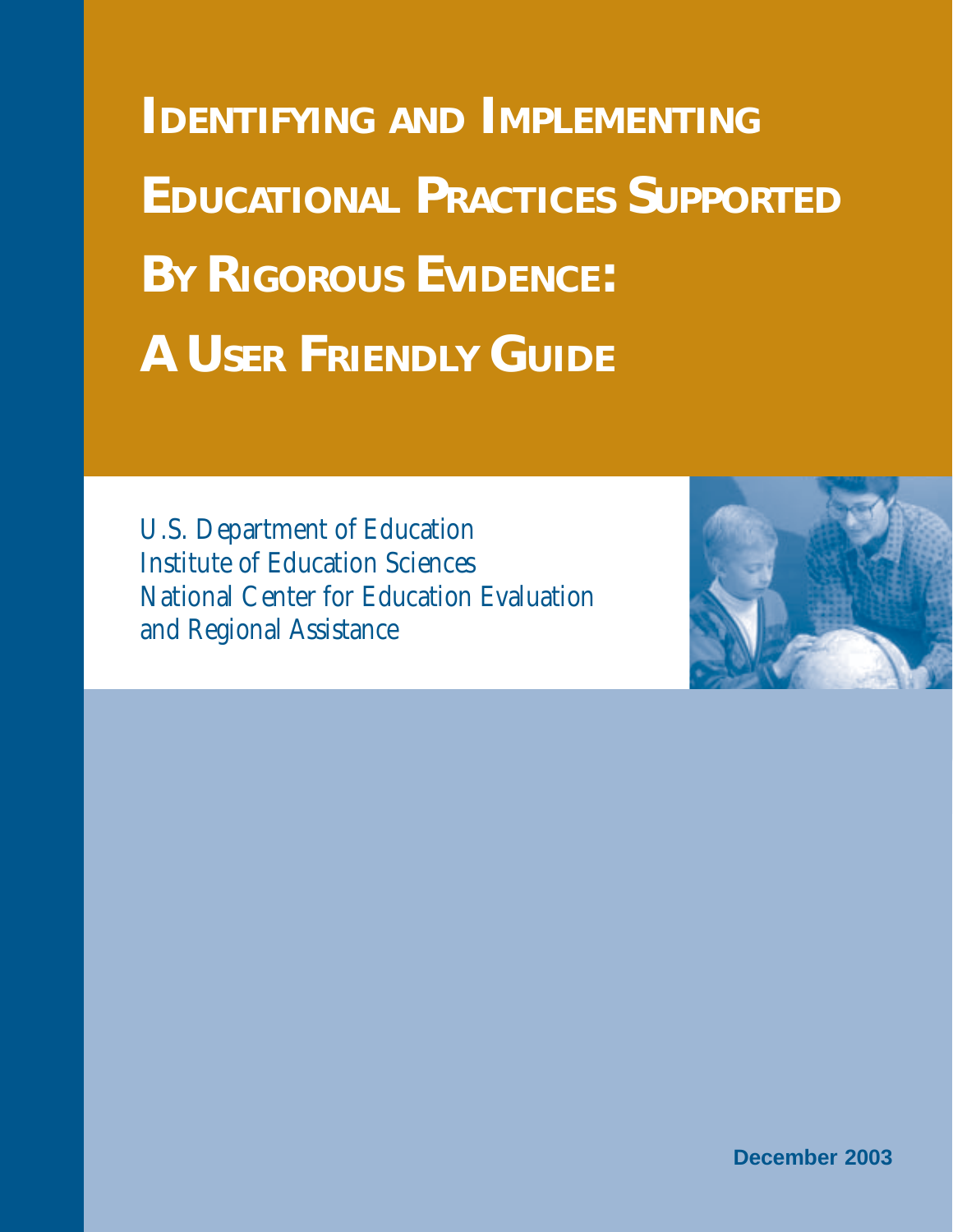Prepared for the: Institute of Education Sciences Grover J. Whitehurst, Director by the

### **COALITION FOR EVIDENCE-BASED POLICY**

A Project Sponsored by

THE COUNCIL FOR **EXCELLENCE IN GOVERNMENT** 

#### **COALITION BOARD OF ADVISORS**

**Robert Boruch** University of Pennsylvania

**Jonathan Crane** Progressive Policy Institute

**David Ellwood** Harvard University

**Judith Gueron** Manpower Demonstration Research Corporation

**Ron Haskins** Brookings Institution

**Robert Hoyt** Jennison Associates

**David Kessler** University of California, San Francisco

**Jerry Lee** WBEB 101.1 FM Philadelphia

**Diane Ravitch** New York University

**Laurie Robinson** University of Pennsylvania

**Isabel Sawhill** Brookings Institution

**Martin Seligman** University of Pennsylvania

**Robert Slavin** Johns Hopkins University

**Robert Solow** Massachusetts Institute of Technology

**Nicholas Zill** Westat, Inc.

#### **EXECUTIVE DIRECTOR**

**Jon Baron** jbaron@excelgov.org

1301 K Street, NW Suite 450 West Washington, DC 20005 202-728-0418 FAX 202-728-0422 www.excelgov.org/evidence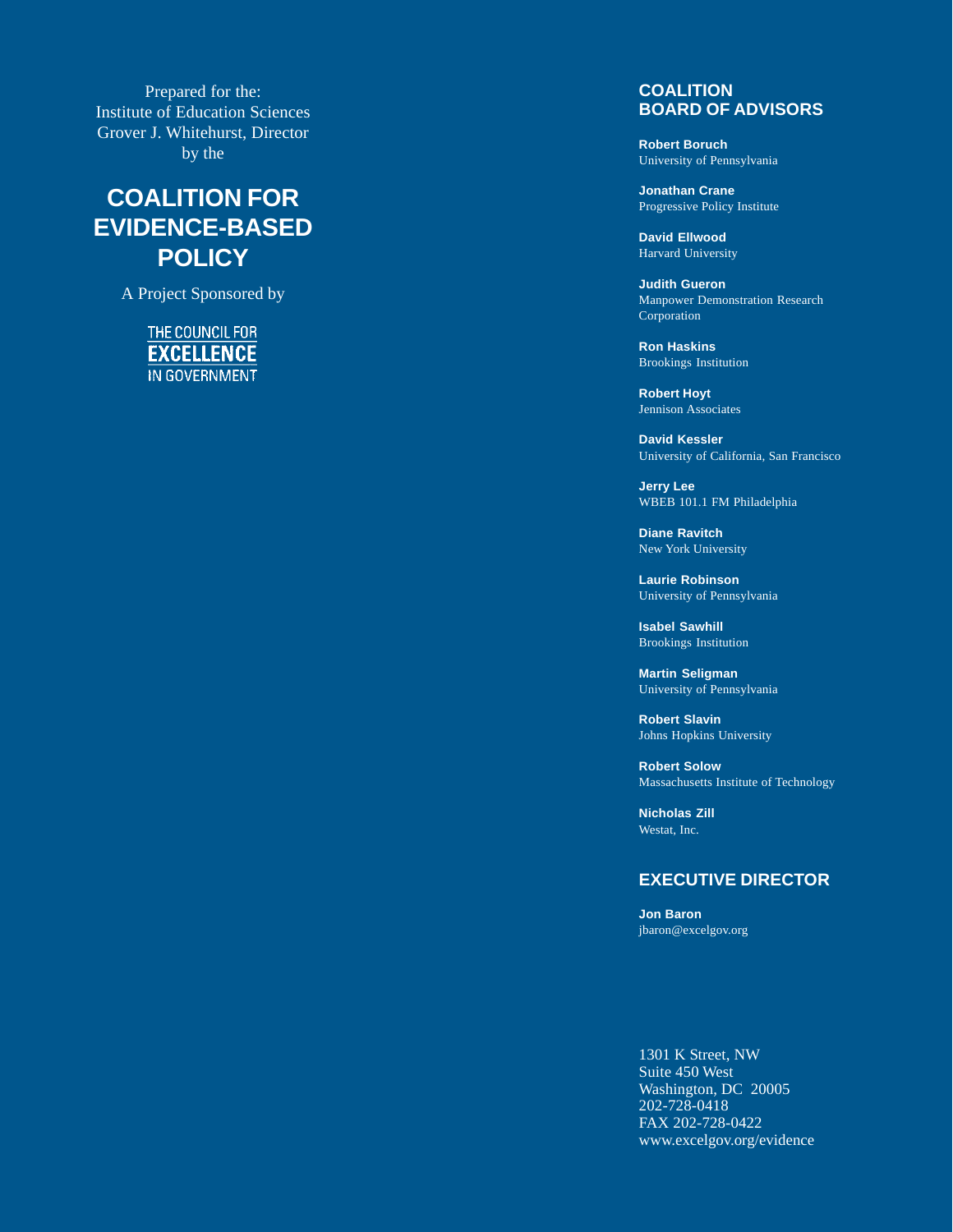# **IDENTIFYING AND IMPLEMENTING EDUCATIONAL PRACTICES SUPPORTED BY RIGOROUS EVIDENCE: A USER FRIENDLY GUIDE**

|     | <b>Identifying and Implementing Educational Practices</b>                                             |
|-----|-------------------------------------------------------------------------------------------------------|
| I.  | The randomized controlled trial: What it is, and why it is a critical factor in                       |
| П.  | How to evaluate whether an intervention is backed by "strong" evidence of effectiveness5              |
| Ш.  | How to evaluate whether an intervention is backed by "possible" evidence of effectiveness.  11        |
| IV. | Important factors to consider when implementing an evidence-based intervention                        |
|     |                                                                                                       |
|     | Appendix B: Checklist to use in evaluating whether an intervention is backed by rigorous evidence  16 |
|     |                                                                                                       |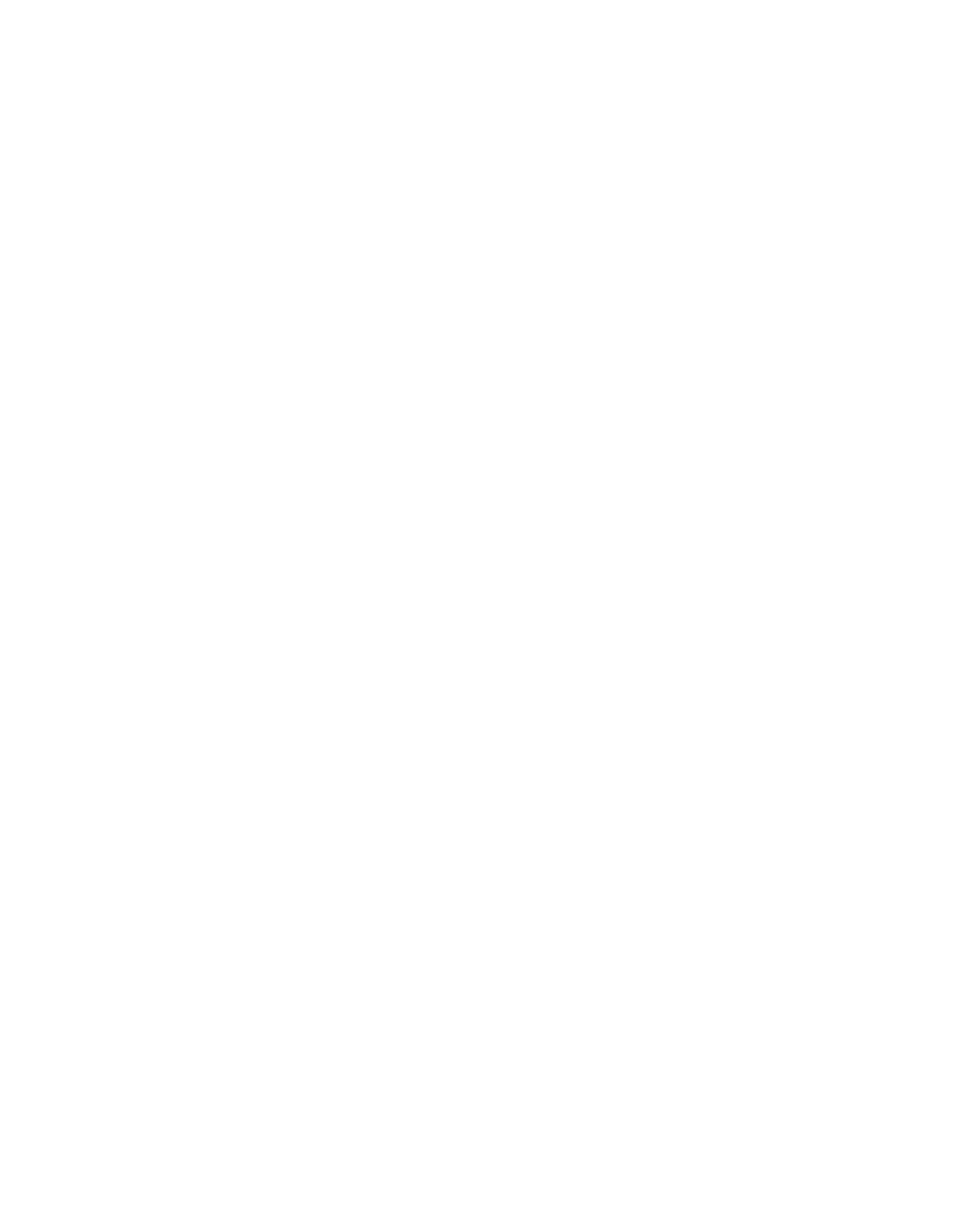## **Purpose and Executive Summary**

#### **This Guide seeks to provide educational practitioners with user-friendly tools to distinguish practices supported by rigorous evidence from those that are not.**

The field of K-12 education contains a vast array of educational interventions – such as reading and math curricula, schoolwide reform programs, after-school programs, and new educational technologies – that claim to be able to improve educational outcomes and, in many cases, to be supported by evidence. This evidence often consists of poorly-designed and/or advocacy-driven studies. State and local education officials and educators must sort through a myriad of such claims to decide which interventions merit consideration for their schools and classrooms. Many of these practitioners have seen interventions, introduced with great fanfare as being able to produce dramatic gains, come and go over the years, yielding little in the way of positive and lasting change – a perception confirmed by the flat achievement results over the past 30 years in the National Assessment of Educational Progress long-term trend.

The federal *No Child Left Behind Act of 2001*, and many federal K-12 grant programs, call on educational practitioners to use "scientifically-based research" to guide their decisions about which interventions to implement. As discussed below, we believe this approach can produce major advances in the effectiveness of American education. Yet many practitioners have not been given the tools to distinguish interventions supported by scientifically-rigorous evidence from those which are not. This Guide is intended to serve as a user-friendly resource that the education practitioner can use to identify and implement evidence-based interventions, so as to improve educational and life outcomes for the children they serve.

#### **If practitioners have the tools to identify evidence-based interventions, they may be able to spark major improvements in their schools and, collectively, in American education.**

As illustrative examples of the potential impact of evidence-based interventions on educational outcomes, the following have been found to be effective in randomized controlled trials – research's "gold standard" for establishing what works:

- **One-on-one tutoring by qualified tutors for at-risk readers in grades 1-3** (the average tutored student reads more proficiently than approximately 75% of the untutored students in the control group).<sup>1</sup>
- **Example: Life-Skills Training for junior high students** (low-cost, replicable program reduces smoking by 20% and serious levels of substance abuse by about 30% by the end of high school, compared to the control group).<sup>2</sup>
- **Reducing class size in grades K-3** (the average student in small classes scores higher on the Stanford Achievement Test in reading/math than about 60% of students in regular-sized classes).<sup>3</sup>
- **Instruction for early readers in phonemic awareness and phonics** (the average student in these interventions reads more proficiently than approximately 70% of students in the control group).<sup>4</sup>

In addition, preliminary evidence from randomized controlled trials suggests the effectiveness of:

■ **High-quality, educational child care and preschool for low-income children** (by age 15, reduces special education placements and grade retentions by nearly 50% compared to controls; by age 21, more than doubles the proportion attending four-year college and reduces the percentage of teenage parents by  $44\%$ ).<sup>5</sup>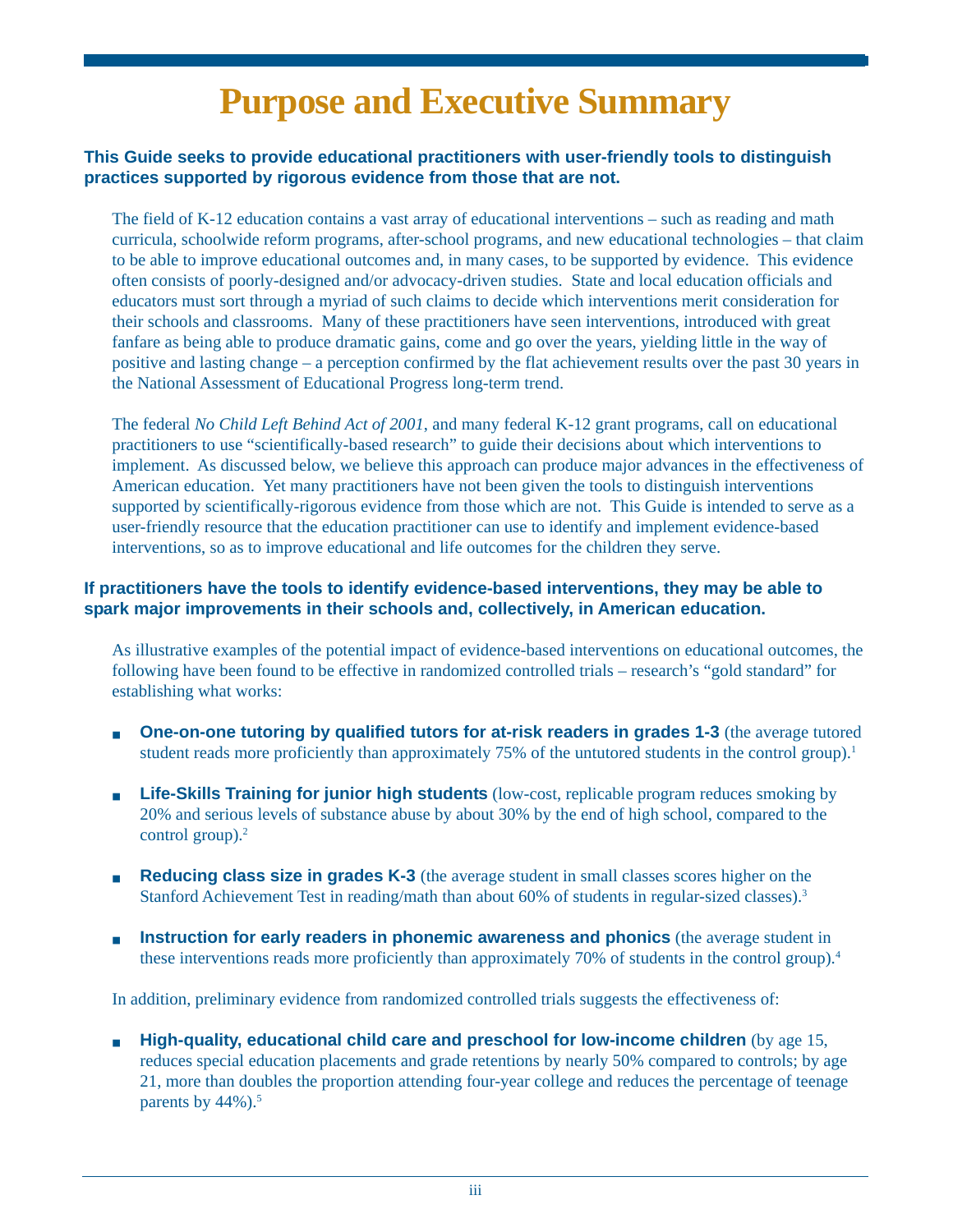Further research is needed to translate this finding into broadly-replicable programs shown effective in typical classroom or community settings.

#### **The fields of medicine and welfare policy show that practice guided by rigorous evidence can produce remarkable advances.**

Life and health in America has been profoundly improved over the past 50 years by the use of medical practices demonstrated effective in randomized controlled trials. These research-proven practices include: (i) vaccines for polio, measles, and hepatitis B; (ii) interventions for hypertension and high cholesterol, which have helped bring about a decrease in coronary heart disease and stroke by more than 50 percent over the past half-century; and (iii) cancer treatments that have dramatically improved survival rates from leukemia, Hodgkin's disease, and many other types of cancer.

Similarly, welfare policy, which since the mid-1990s has been remarkably successful in moving people from welfare into the workforce, has been guided to a large extent by scientifically-valid knowledge about "what works" generated in randomized controlled trials.<sup>6</sup>

Our hope is that this Guide, by enabling educational practitioners to draw effectively on rigorous evidence, can help spark similar evidence-driven progress in the field of education.

#### **The diagram on the next page summarizes the process we recommend for evaluating whether an educational intervention is supported by rigorous evidence.**

In addition, appendix B contains a checklist to use in this process.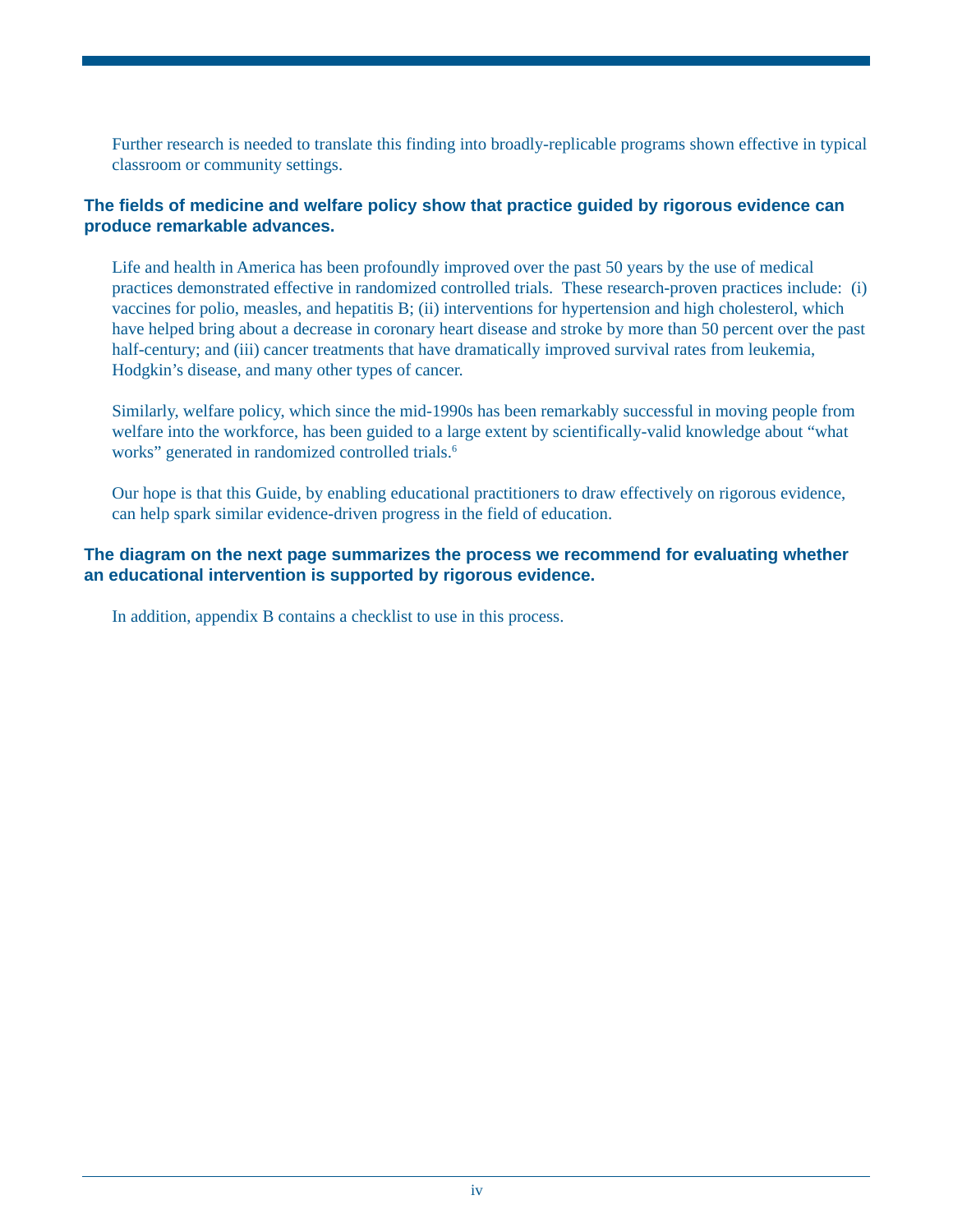

results of such lower-quality studies (see page 13).

**If the answers to both questions above are "no," one may conclude that the i i i intervention is not supported by meaningful evidence.** 

*matched* in academic achievement, demographics, and other characteristics

(see pages 11-12).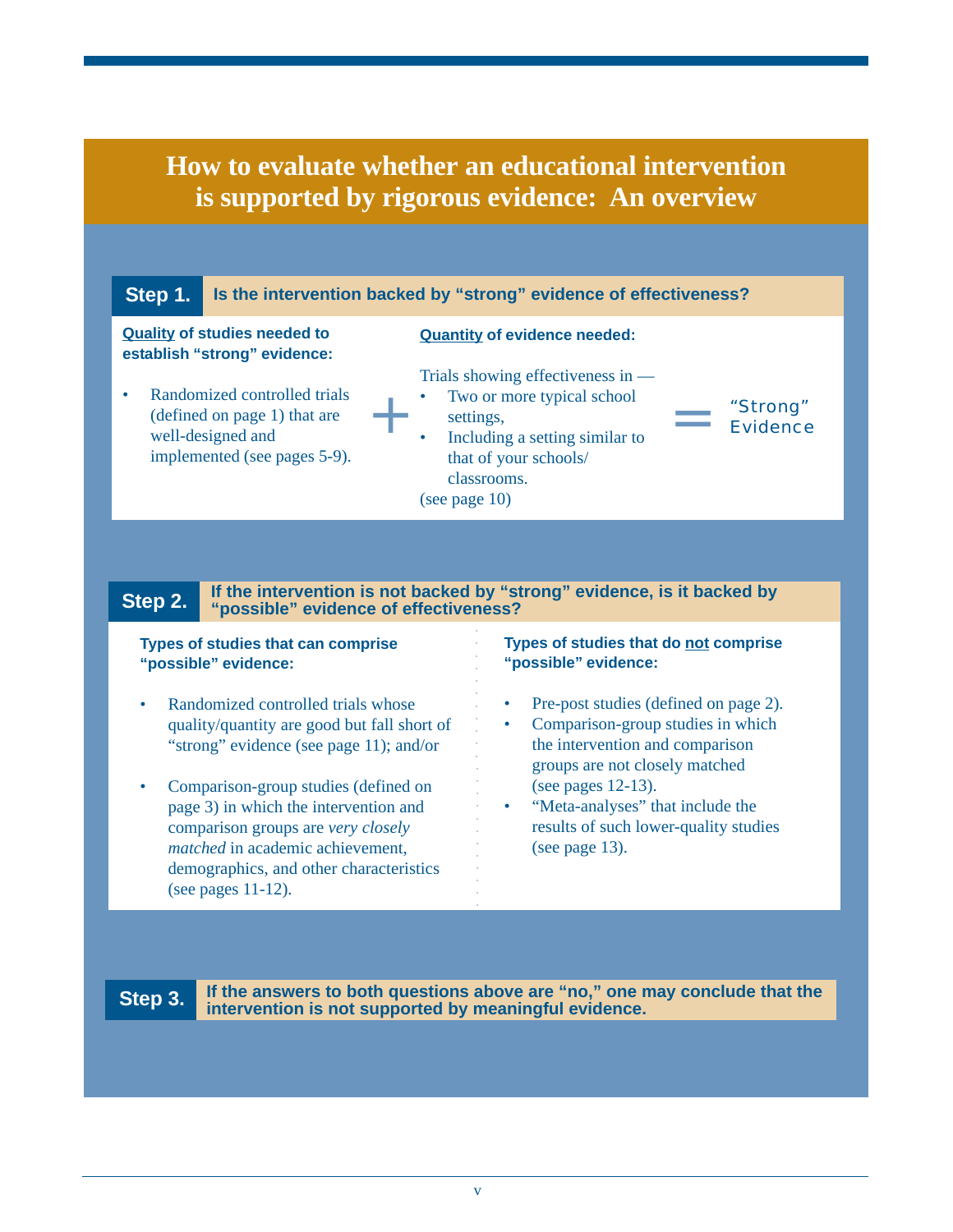## **Identifying and Implementing Educational Practices Supported By Rigorous Evidence: A User-Friendly Guide**

**This Guide seeks to provide assistance to educational practitioners in evaluating whether an educational intervention is backed by rigorous evidence of effectiveness, and in implementing evidence-based interventions in their schools or classrooms. By** *intervention***, we mean an educational practice, strategy, curriculum, or program. The Guide is organized in four parts:**

- I. A description of the randomized controlled trial, and why it is a critical factor in establishing "strong" evidence of an intervention's effectiveness;
- II. How to evaluate whether an intervention is backed by "strong" evidence of effectiveness;
- III. How to evaluate whether an intervention is backed by "possible" evidence of effectiveness; and
- IV. Important factors to consider when implementing an evidence-based intervention in your schools or classrooms.

### **I. The randomized controlled trial: What it is, and why it is a critical factor in establishing "strong" evidence of an intervention's effectiveness.**

Well-designed and implemented randomized controlled trials are considered the "gold standard" for evaluating an intervention's effectiveness, in fields such as medicine, welfare and employment policy, and psychology.7 This section discusses what a randomized controlled trial is, and outlines evidence indicating that such trials should play a similar role in education.

#### **A. Definition: Randomized controlled trials are studies that randomly assign individuals to an intervention group or to a control group, in order to measure the effects of the intervention.**

For example, suppose you want to test, in a randomized controlled trial, whether a new math curriculum for third-graders is more effective than your school's existing math curriculum for third-graders. You would randomly assign a large number of third-grade students to either an intervention group, which uses the new curriculum, or to a control group, which uses the existing curriculum. You would then measure the math achievement of both groups over time. The difference in math achievement between the two groups would represent the effect of the new curriculum compared to the existing curriculum.

In a variation on this basic concept, sometimes individuals are randomly assigned to two or more intervention groups as well as to a control group, in order to measure the effects of different interventions in one trial. Also, in some trials, entire classrooms, schools, or school districts – rather than individual students – are randomly assigned to intervention and control groups.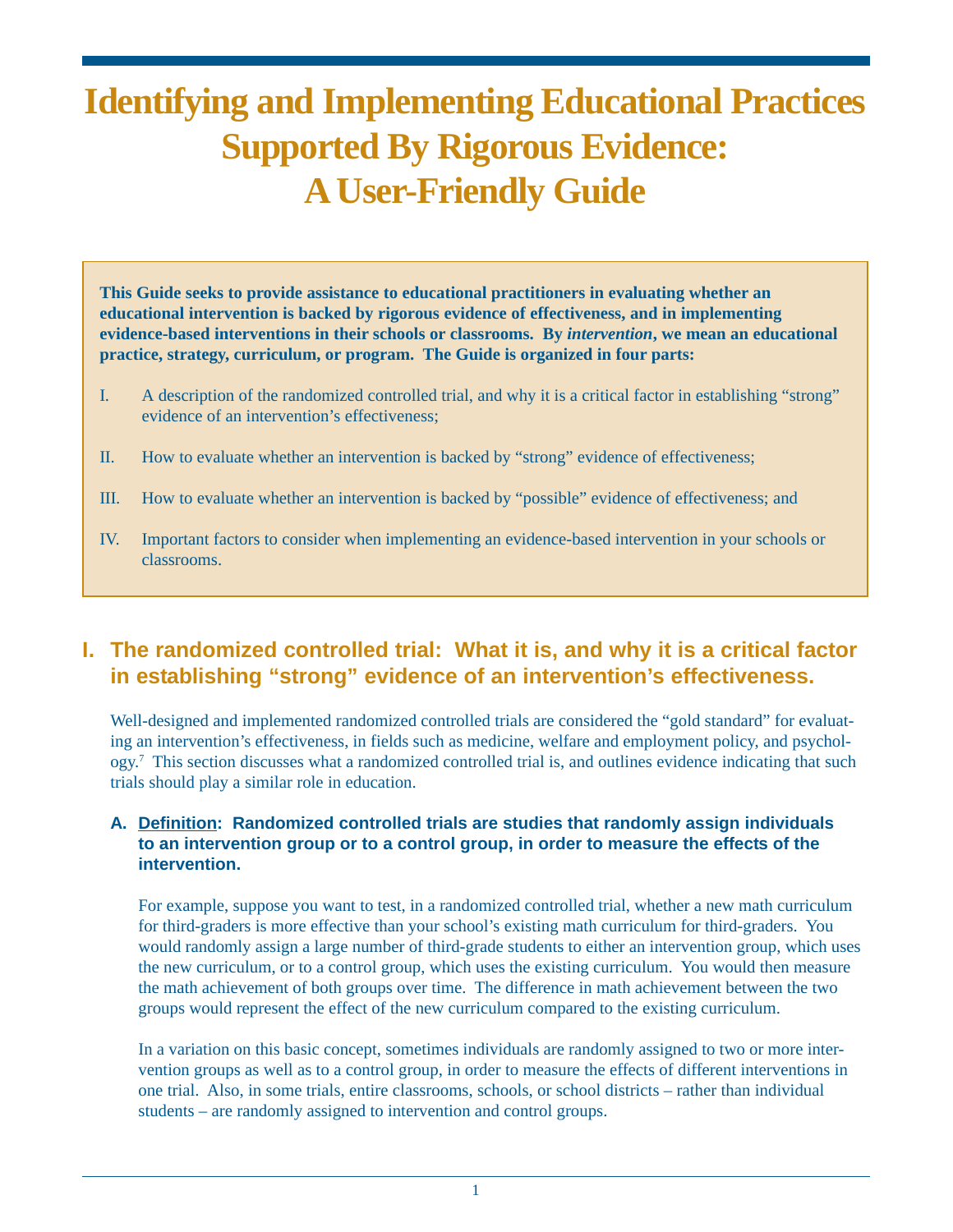#### **B. The unique advantage of random assignment: It enables you to evaluate whether the intervention itself, as opposed to other factors, causes the observed outcomes.**

Specifically, the process of randomly assigning a large number of individuals to either an intervention group or a control group ensures, to a high degree of confidence, that there are no systematic differences between the groups in any characteristics (observed and unobserved) except one – namely, the intervention group participates in the intervention, and the control group does not. Therefore – assuming the trial is properly carried out (per the guidelines below) – the resulting difference in outcomes between the intervention and control groups can confidently be attributed to the intervention and not to other factors.

#### **C. There is persuasive evidence that the randomized controlled trial, when properly designed and implemented, is superior to other study designs in measuring an intervention's true effect.**

**1. "Pre-post" study designs often produce erroneous results.**

#### **Definition: A "pre-post" study examines whether participants in an intervention improve or regress during the course of the intervention, and then attributes any such improvement or regression to the intervention.**

The problem with this type of study is that, without reference to a control group, it cannot answer whether the participants' improvement or decline would have occurred anyway, even without the intervention. This often leads to erroneous conclusions about the effectiveness of the intervention.

**Example:** A randomized controlled trial of Even Start – a federal program designed to improve the literacy of disadvantaged families – found that the program had no effect on improving the school readiness of participating children at the 18th-month follow-up. Specifically, there were no significant differences between young children in the program and those in the control group on measures of school readiness including the Picture Peabody Vocabulary Test (PPVT) and PreSchool Inventory.8

*If a pre-post design rather than a randomized design had been used in this study*, the study would have concluded erroneously that the program was effective in increasing school readiness. This is because *both* the children in the program and those in the control group showed improvement in school readiness during the course of the program (e.g., both groups of children improved substantially in their national percentile ranking on the PPVT). A pre-post study would have attributed the participants' improvement to the program whereas in fact it was the result of other factors, as evidenced by the equal improvement for children in the control group.

**Example:** A randomized controlled trial of the Summer Training and Education Program – a Labor Department pilot program that provided summer remediation and work experience for disadvantaged teenagers – found that program's short-term impact on participants' reading ability was positive. Specifically, while the reading ability of the control group members eroded by a full grade-level during the first summer of the program, the reading ability of participants in the program eroded by only a half grade-level.<sup>9</sup>

*If a pre-post design rather than a randomized design had been used in this study*, the study would have concluded erroneously that the program was harmful. That is, the study would have found a decline in participants' reading ability and attributed it to the program. In fact, however, the participants' decline in reading ability was the result of other factors – such as the natural erosion of reading ability during the summer vacation months – as evidenced by the even greater decline for members of the control group.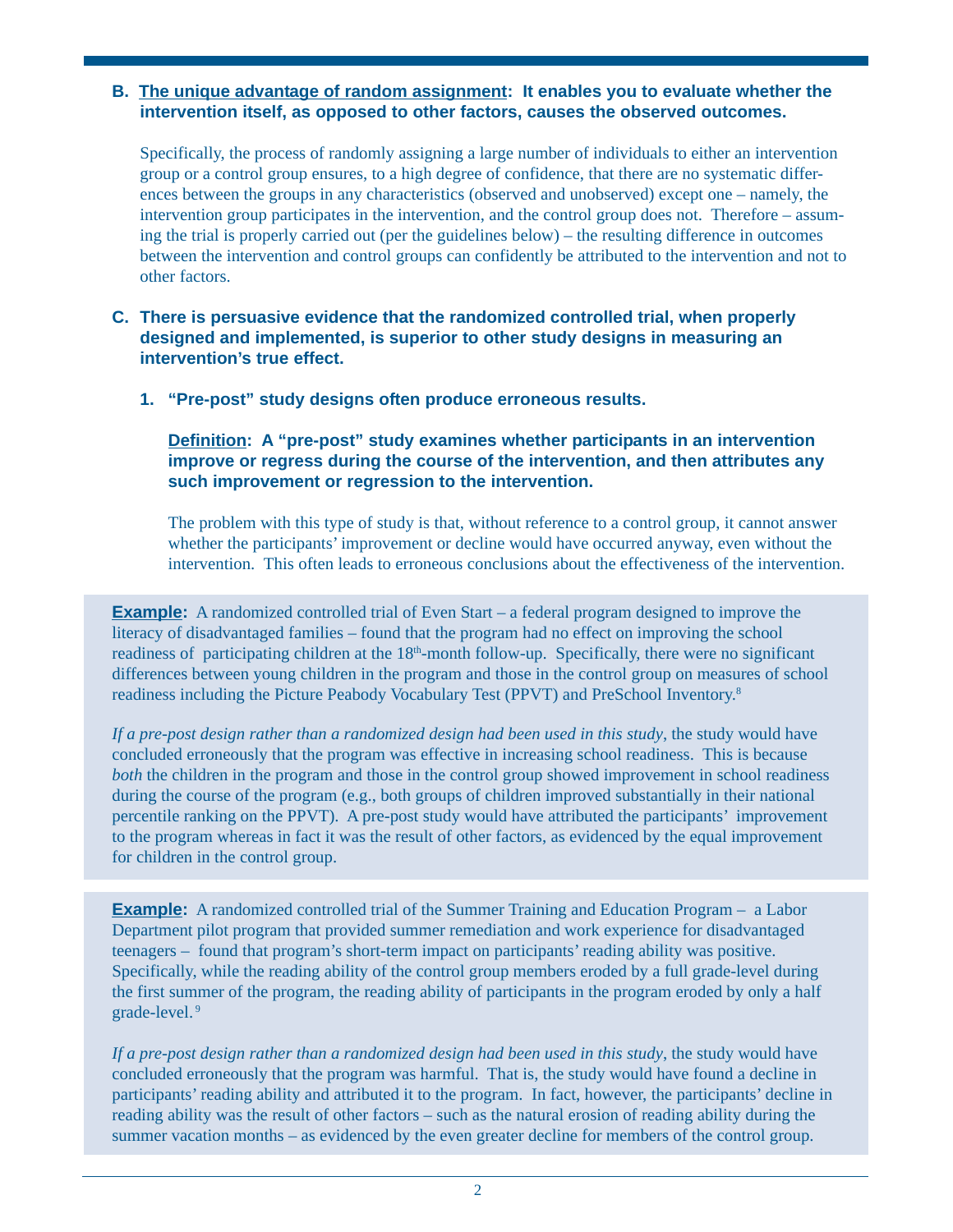#### **2. The most common "comparison group" study designs (also known as "quasi-experimental" designs) also lead to erroneous conclusions in many cases.**

#### **a. Definition: A "comparison group" study compares outcomes for intervention participants with outcomes for a comparison group chosen through methods other than randomization.**

The following example illustrates the basic concept of this design. Suppose you want to use a comparison-group study to test whether a new mathematics curriculum is effective. You would compare the math performance of students who participate in the new curriculum ("intervention group") with the performance of a "comparison group" of students, chosen through methods other than randomization, who do not participate in the curriculum. The comparison group might be students in neighboring classrooms or schools that don't use the curriculum, or students in the same grade and socioeconomic status selected from state or national survey data. The difference in math performance between the intervention and comparison groups following the intervention would represent the estimated effect of the curriculum.

Some comparison-group studies use statistical techniques to create a comparison group that is matched with the intervention group in socioeconomic and other characteristics, or to otherwise adjust for differences between the two groups that might lead to inaccurate estimates of the intervention's effect. The goal of such statistical techniques is to simulate a randomized controlled trial.

#### **b. There is persuasive evidence that the most common comparison-group designs produce erroneous conclusions in a sizeable number of cases.**

A number of careful investigations have been carried out – in the areas of school dropout prevention,<sup>10</sup> K-3 class-size reduction,<sup>11</sup> and welfare and employment policy<sup>12</sup> – to examine whether and under what circumstances comparison-group designs can replicate the results of randomized controlled trials.13 These investigations first compare participants in a particular intervention with a control group, selected through randomization, in order to estimate the intervention's impact in a randomized controlled trial. Then the same intervention participants are compared with a comparison group selected through methods other than randomization, in order to estimate the intervention's impact in a comparison-group design. Any systematic difference between the two estimates represents the inaccuracy produced by the comparison-group design.

These investigations have shown that most comparison-group designs in education and other areas produce inaccurate estimates of an intervention's effect. This is because of unobservable differences between the members of the two groups that differentially affect their outcomes. For example, if intervention participants self-select themselves into the intervention group, they may be more motivated to succeed than their control-group counterparts. Their motivation – rather than the intervention – may then lead to their superior outcomes. In a sizeable number of cases, the inaccuracy produced by the comparison-group designs is large enough to result in erroneous overall conclusions about whether the intervention is effective, ineffective, or harmful.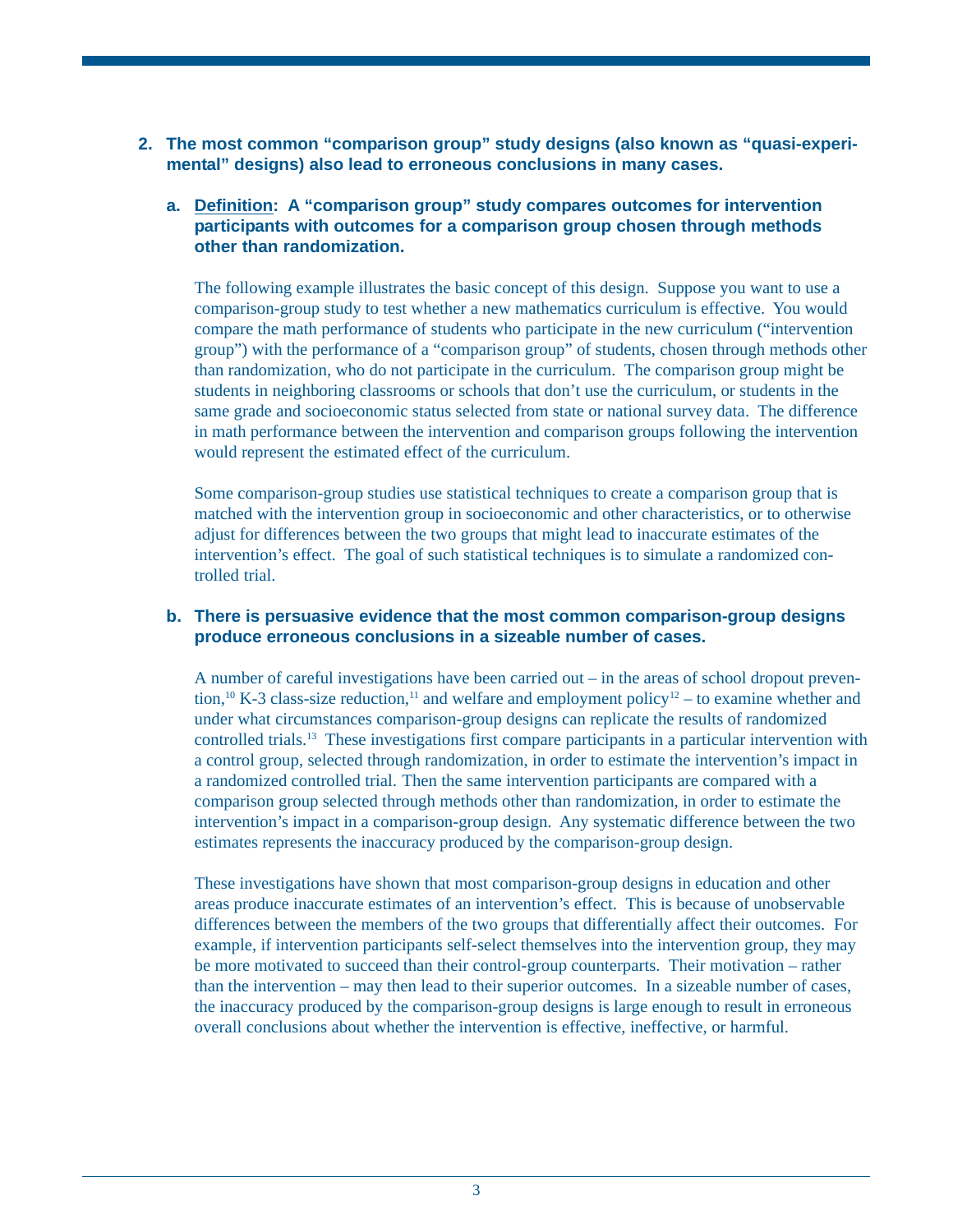**Example from medicine.** Over the past 30 years, more than two dozen comparison-group studies have found hormone replacement therapy for postmenopausal women to be effective in reducing the women's risk of coronary heart disease, by about 35-50 percent. But when hormone therapy was finally evaluated in two large-scale randomized controlled trials – medicine's "gold standard" – it was actually found to do the opposite: it *increased* the risk of heart disease, as well as stroke and breast cancer.14

Medicine contains many other important examples of interventions whose effect as measured in comparison-group studies was subsequently contradicted by well-designed randomized controlled trials. If randomized controlled trials in these cases had never been carried out and the comparison-group results had been relied on instead, the result would have been needless death or serious illness for millions of people. This is why the Food and Drug Administration and National Institutes of Health generally use the randomized controlled trial as the final arbiter of which medical interventions are effective and which are not.

#### **3. Well-matched comparison-group studies can be valuable in generating hypotheses about "what works," but their results need to be confirmed in randomized controlled trials.**

The investigations, discussed above, that compare comparison-group designs with randomized controlled trials generally support the value of comparison-group designs in which the comparison group is *very closely matched* with the intervention group in prior test scores, demographics, time period in which they are studied, and methods used to collect outcome data. In most cases, such well-matched comparison-group designs seem to yield correct overall conclusions in most cases about whether an intervention is effective, ineffective, or harmful. However, their estimates of the size of the intervention's impact are still often inaccurate. As an illustrative example, a wellmatched comparison-group study might find that a program to reduce class size raises test scores by 40 percentile points – or, alternatively, by 5 percentile points – when its true effect is 20 percentile points. Such inaccuracies are large enough to lead to incorrect overall judgments about the policy or practical significance of the intervention in a nontrivial number of cases.

As discussed in section III of this Guide, we believe that such well-matched studies can play a valuable role in education, as they have in medicine and other fields, in establishing "possible" evidence an intervention's effectiveness, and thereby generating hypotheses that merit confirmation in randomized controlled trials. But the evidence cautions strongly against using even the most well-matched comparison-group studies as a final arbiter of what is effective and what is not, or as a reliable guide to the strength of the effect.

#### **D. Thus, we believe there are compelling reasons why randomized controlled trials are a critical factor in establishing "strong" evidence of an intervention's effectiveness.**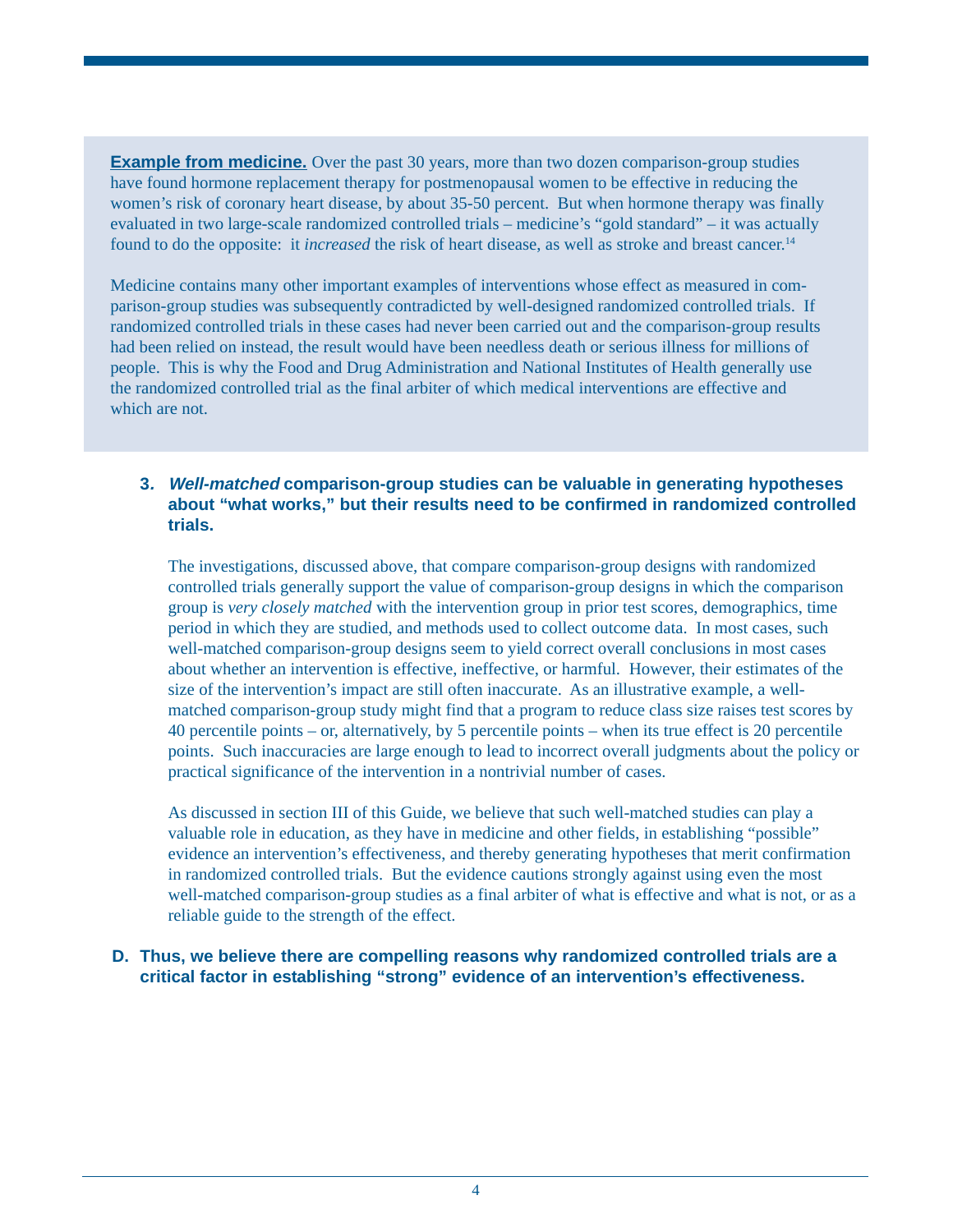### **II. How to evaluate whether an intervention is backed by "strong" evidence of effectiveness.**

This section discusses how to evaluate whether an intervention is backed by "strong" evidence that it will improve educational outcomes in your schools or classrooms. Specifically, it discusses both the quality and quantity of studies needed to establish such evidence.

#### **A. Quality of evidence needed to establish "strong" evidence of effectiveness: Randomized controlled trials that are well-designed and implemented.**

As discussed in section I, randomized controlled trials are a critical factor in establishing "strong" evidence of an intervention's effectiveness. Of course, such trials must also be well-designed and implemented in order to constitute strong evidence. Below is an outline of key items to look for when reviewing a randomized controlled trial of an educational intervention, to see whether the trial was well-designed and implemented. It is meant as a discussion of general principles, rather than as an exhaustive list of the features of such trials.



Key items to look for in the study's description of the intervention and the random assignment process

**The study should clearly describe (i) the intervention, including who administered it, 1. who received it, and what it cost; (ii) how the intervention differed from what the control group received; and (iii) the logic of how the intervention is supposed to affect outcomes.**

**Example.** A randomized controlled trial of a one-on-one tutoring program for beginning readers should discuss such items as:

- who conducted the tutoring (e.g., certified teachers, paraprofessionals, or undergraduate volunteers);
- what training they received in how to tutor;
- what curriculum they used to tutor, and other key features of the tutoring sessions (e.g., daily 20minute sessions over a period of six-months);
- the age, reading achievement levels, and other relevant characteristics of the tutored students and controls;
- the cost of the tutoring intervention per student;
- the reading instruction received by the students in the control group (e.g., the school's preexisting reading program); and
- the logic by which tutoring is supposed to improve reading outcomes.

#### **Be alert to any indication that the random assignment process may have been 2. compromised.**

For example, did any individuals randomly assigned to the control group subsequently cross over to the intervention group? Or did individuals unhappy with their prospective assignment to either the intervention or control group have an opportunity to delay their entry into the study until another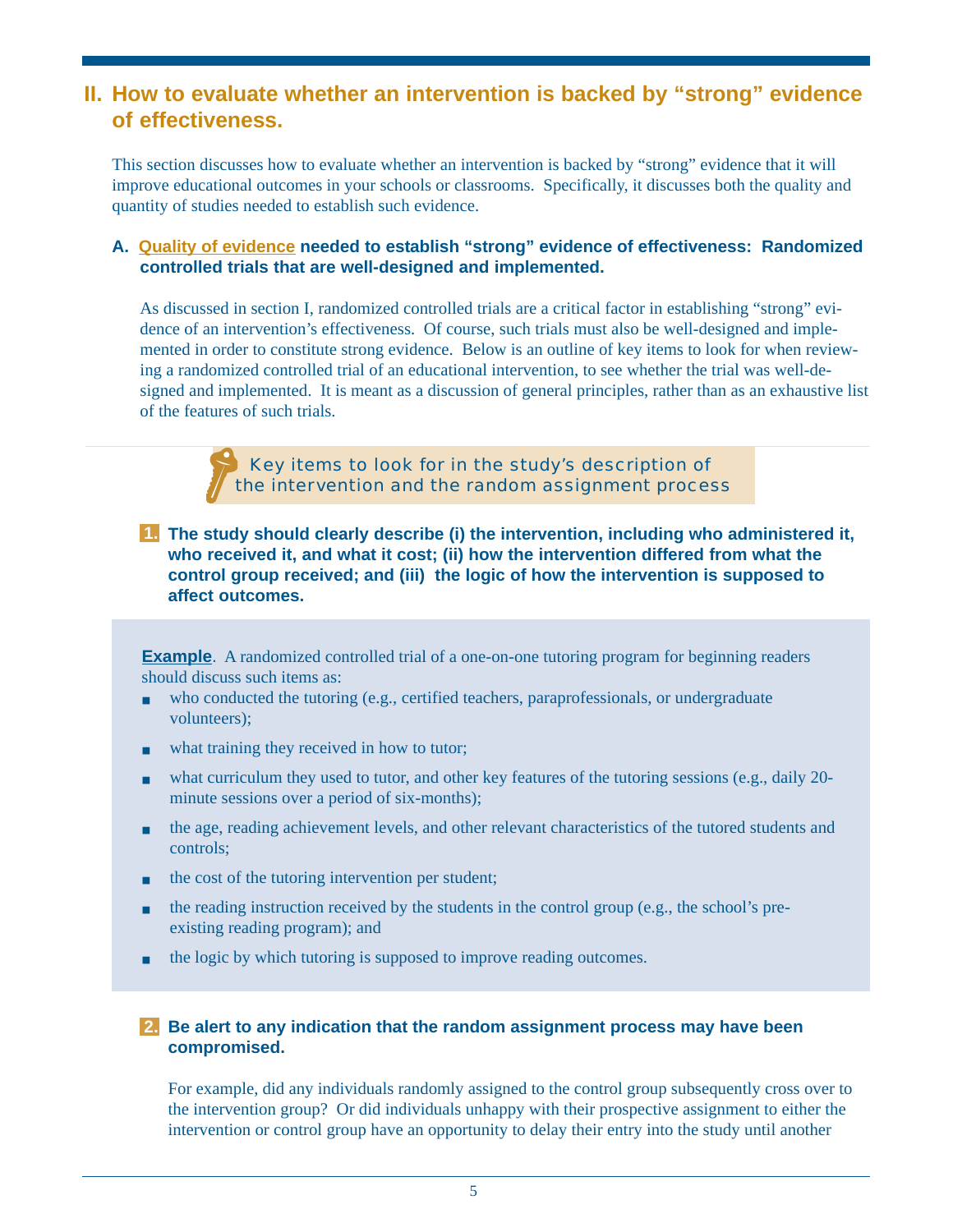opportunity arose for assignment to their preferred group? Such self-selection of individuals into their preferred groups undermines the random assignment process, and may well lead to inaccurate estimates of the intervention's effects.

Ideally, a study should describe the method of random assignment it used (e.g., coin toss or lottery), and what steps were taken to prevent undermining (e.g., asking an objective third party to administer the random assignment process). In reality, few studies – even well-designed trials – do this. But we recommend that you be alert to any indication that the random assignment process was compromised.

#### **The study should provide data showing that there were no systematic differences 3. between the intervention and control groups before the intervention.**

As discussed above, the random assignment process ensures, to a high degree of confidence, that there are no systematic differences between the characteristics of the intervention and control groups prior to the intervention. However, in rare cases – particularly in smaller trials – random assignment might by chance produce intervention and control groups that differ systematically in various characteristics (e.g., academic achievement levels, socioeconomic status, ethnic mix). Such differences could lead to inaccurate results. Thus, the study should provide data showing that, before the intervention, the intervention and control groups did not differ systematically in the vast majority of measured characteristics (allowing that, by chance, there might have been some minor differences).



Key items to look for in the study's collection of outcome data

- **The study should use outcome measures that are "valid" – i.e., that accurately 4. measure the true outcomes that the intervention is designed to affect. Specifically:**
	- **To test academic achievement outcomes (e.g., reading/math skills), a study should use tests whose ability to accurately measure true skill levels is wellestablished** (for example, the Woodcock-Johnson Psychoeducational Battery, the Stanford Achievement Test, etc.).
	- Wherever possible, a study should use objective, "real-world" measures of the **outcomes that the intervention is designed to affect** (e.g., for a delinquency prevention program, the students' official suspensions from school).
	- **If outcomes are measured through interviews or observation, the interviewers/ observers preferably should be kept unaware of who is in the intervention and control groups.**

Such "blinding" of the interviewers/observers, where possible, helps protect against the possibility that any bias they may have (e.g., as proponents of the intervention) could influence their outcome measurements. Blinding would be appropriate, for example, in a study of a violence prevention program for elementary school students, where an outcome measure is the incidence of hitting on the playground as detected by an adult observer.

■ When study participants are asked to "self-report" outcomes, their reports should, **if possible, be corroborated by independent and/or objective measures.**

For instance, when participants in a substance-abuse or violence prevention program are asked to self-report their drug or tobacco use or criminal behavior, they tend to under-report such undesir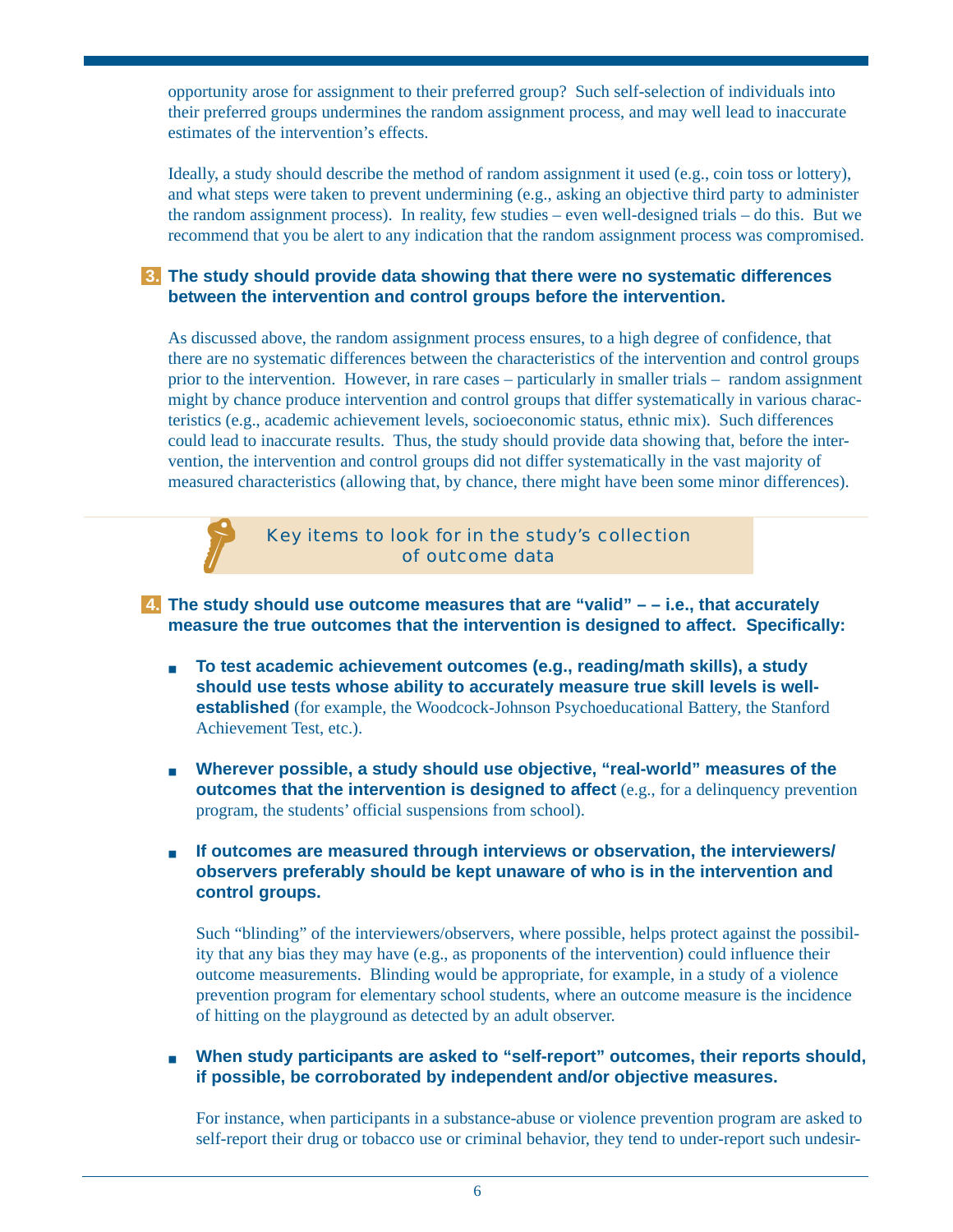able behaviors. In some cases, this may lead to inaccurate study results, depending on whether the intervention and control groups under-report by different amounts.

Thus, studies that use such self-reported outcomes should, if possible, corroborate them with other measures (e.g., saliva thiocyanate tests for smoking, official arrest data, third-party observations).

#### **The percent of study participants that the study has lost track of when collecting 5. outcome data should be small, and should not differ between the intervention and control groups.**

A general guideline is that the study should lose track of fewer than 25 percent of the individuals originally randomized – the fewer lost, the better. This is sometimes referred to as the requirement for "low attrition." (Studies that choose to follow only a representative subsample of the randomized individuals should lose track of less than 25 percent of the subsample.)

Furthermore, the percentage of subjects lost track of should be approximately the same for the intervention and the control groups. This is because differential losses between the two groups can create systematic differences between the two groups, and thereby lead to inaccurate estimates of the intervention's effect. This is sometimes referred to as the requirement for "no differential attrition."

#### **The study should collect and report outcome data even for those members of the 6. intervention group who don't participate in or complete the intervention.**

This is sometimes referred to as the study's use of an "intention-to-treat" approach, the importance of which is best illustrated with an example.

**Example.** Consider a randomized controlled trial of a school voucher program, in which students from disadvantaged backgrounds are randomly assigned to an intervention group – whose members are offered vouchers to attend private school – or to a control group that does not receive voucher offers. It's likely that some of the students in the intervention group will not accept their voucher offers and will choose instead to remain in their existing schools. Suppose that, as may well be the case, these students as a group are less motivated to succeed than their counterparts who accept the offer. If the trial then drops the students not accepting the offer from the intervention group, leaving the more motivated students, it would be create a systematic difference between the intervention and control groups – namely, motivation level. Thus the study may well over-estimate the voucher program's effect on educational success, erroneously attributing a superior outcome for the intervention group to the vouchers when in fact it was due to the difference in motivation.

Therefore, the study should collect outcome data for all of the individuals randomly assigned to the intervention group, *whether they participated in the intervention or not*, and should use all such data in estimating the intervention's effect. The study should also report on how many of the individuals assigned to the intervention group actually participated in the intervention.

#### **The study should preferably obtain data on long-term outcomes of the intervention, 7. so that you can judge whether the intervention's effects were sustained over time.**

This is important because the effect of many interventions diminishes substantially within 2-3 years after the intervention ends. This has been demonstrated in randomized controlled trials in diverse areas such as early reading, school-based substance-abuse prevention, prevention of childhood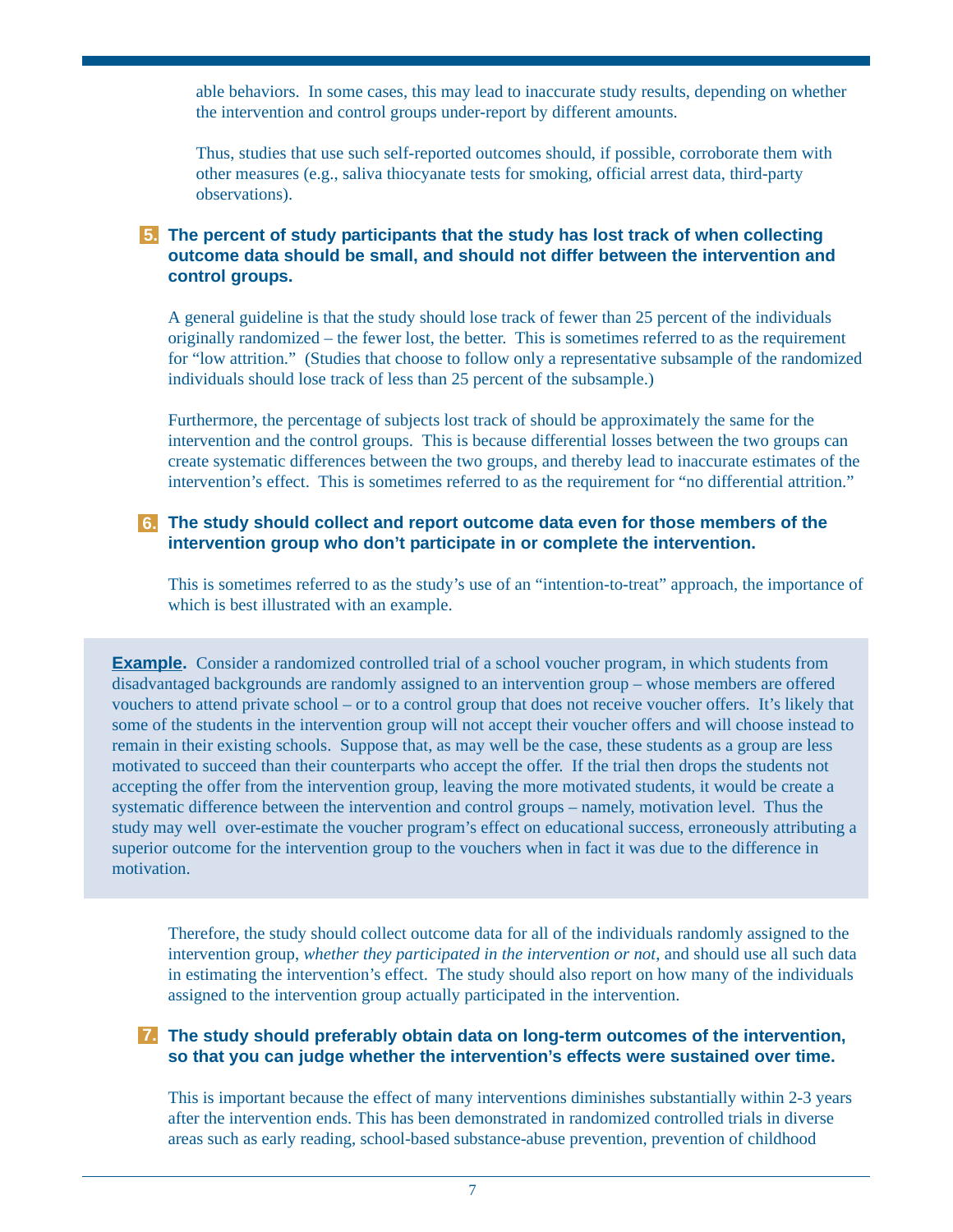depression, and welfare-to-work and employment. In most cases, it is the longer-term effect, rather than the immediate effect, that is of greatest practical and policy significance.



Key items to look for in the study's reporting of results

#### **If the study claims that the intervention improves one or more outcomes, it should 8. report (i) the size of the effect, and (ii) statistical tests showing the effect is unlikely to be due to chance.**

Specifically, the study should report the size of the difference in outcomes between the intervention and control groups. It should also report the results of tests showing the difference is "statistically significant" at conventional levels -- generally the .05 level. Such a finding means that there is only a 1 in 20 probability that the difference could have occurred by chance if the intervention's true effect is zero.

#### **a. In order to obtain such a finding of statistically significant effects, a study usually needs to have a relatively large sample size.**

A rough rule of thumb is that a sample size of at least 300 students (150 in the intervention group and 150 in the control group) is needed to obtain a finding of statistical significance for an intervention that is modestly effective. If schools or classrooms, rather than individual students, are randomized, a minimum sample size of 50 to 60 schools or classrooms (25-30 in the intervention group and 25-30 in the control group) is needed to obtain such a finding. (This rule of thumb assumes that the researchers choose a sample of individuals or schools/classrooms that do not differ widely in initial achievement levels.)<sup>15</sup> If an intervention is highly effective, smaller sample sizes than this may be able to generate a finding of statistical significance.

If the study seeks to examine the intervention's effect on particular subgroups within the overall sample (e.g., Hispanic students), larger sample sizes than those above may be needed to generate a finding of statistical significance for the subgroups.

In general, larger sample sizes are better than smaller sample sizes, because they provide greater confidence that any difference in outcomes between the intervention and control groups is due to the intervention rather than chance.

#### **b. If the study randomizes groups (e.g., schools) rather than individuals, the sample size that the study uses in tests for statistical significance should be the number of groups rather than the number of individuals in those groups.**

Occasionally, a study will erroneously use the number of individuals as its sample size, and thus generate false findings of statistical significance.

**Example**. If a study randomly assigns two schools to an intervention group and two schools to a control group, the sample size that the study should use in tests for statistical significance is just four, regardless of how many hundreds of students are in the schools. (And it is very unlikely that such a small study could obtain a finding of statistical significance.)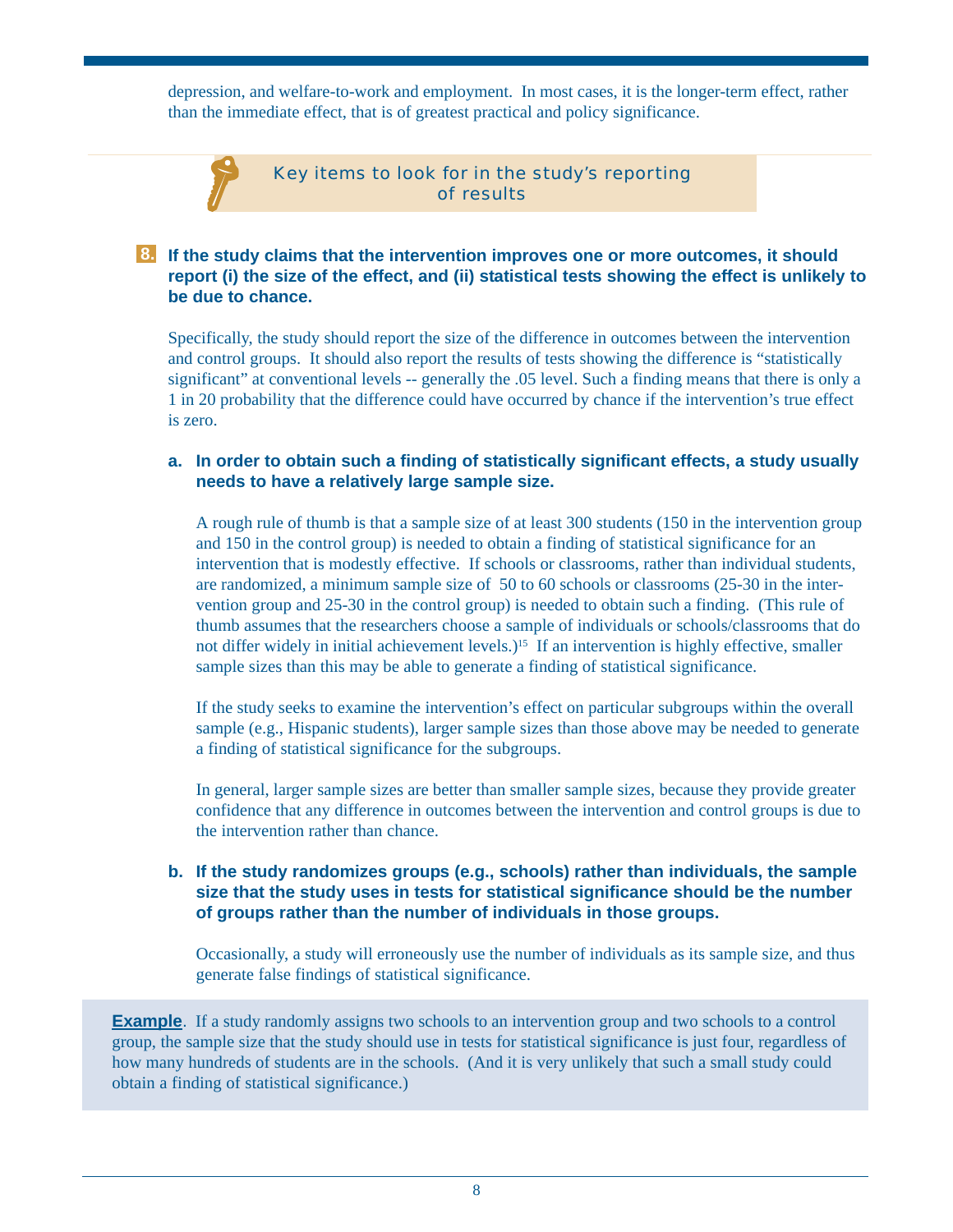**c. The study should preferably report the size of the intervention's effects in easily understandable, real-world terms** (e.g., an improvement in reading skill by two grade levels, a 20 percent reduction in weekly use of illicit drugs, a 20 percent increase in high school graduation rates).

It is important for a study to report the size of the intervention's effects in this way, in addition to whether the effects are statistically significant, so that you (the reader) can judge their educational importance. For example, it is possible that a study with a large sample size could show effects that are statistically significant but so small that they have little practical or policy significance (e.g., a 2 point increase in SAT scores). Unfortunately, some studies report only whether the intervention's effects are statistically significant, and not their magnitude.

Some studies describe the size of the intervention's effects in "standardized effect sizes."<sup>16</sup> A full discussion of this concept is beyond the scope of this Guide. We merely comment that standardized effect sizes may not accurately convey the educational importance of an intervention, and, when used, should preferably be translated into understandable, real-world terms like those above.

#### **A study's claim that the intervention's effect on a subgroup (e.g., Hispanic students) 9. is different than its effect on the overall population in the study should be treated with caution.**

Specifically, we recommend that you look for corroborating evidence of such subgroup effects in other studies before accepting them as valid.

This is because a study will sometimes show different effects for different subgroups just by chance, particularly when the researchers examine a large number of subgroups and/or the subgroups contain a small number of individuals. For example, even if an intervention's true effect is the same on all subgroups, we would expect a study's analysis of 20 subgroups to "demonstrate" a different effect on one of those subgroups just by chance (at conventional levels of statistical significance). Thus, studies that engage in a post-hoc search for different subgroup effects (as some do) will sometimes turn up spurious effects rather than legitimate ones.

**Example**. In a large randomized controlled trial of aspirin for the emergency treatment of heart attacks, aspirin was found to be highly effective, resulting in a 23 percent reduction in vascular deaths at the one-month follow-up. To illustrate the unreliability of subgroup analyses, these overall results were subdivided by the patients' astrological birth signs into 12 subgroups. Aspirin's effects were similar in most subgroups to those for the whole population. However, for two of the subgroups, Libra and Gemini, aspirin appeared to have no effect in reducing mortality. Clearly it would be wrong to conclude from this analysis that heart attack patients born under the astrological signs of Libra and Gemini do not benefit from aspirin. <sup>17</sup>

#### **The study should report the intervention's effects on all the outcomes that the study 10. measured, not just those for which there is a positive effect.**

This is because if a study measures a large number of outcomes, it may, by chance alone, find positive (and statistically-significant) effects on one or a few of those outcomes. Thus, the study should report the intervention's effects on all measured outcomes so that you can judge whether the positive effects are the exception or the pattern.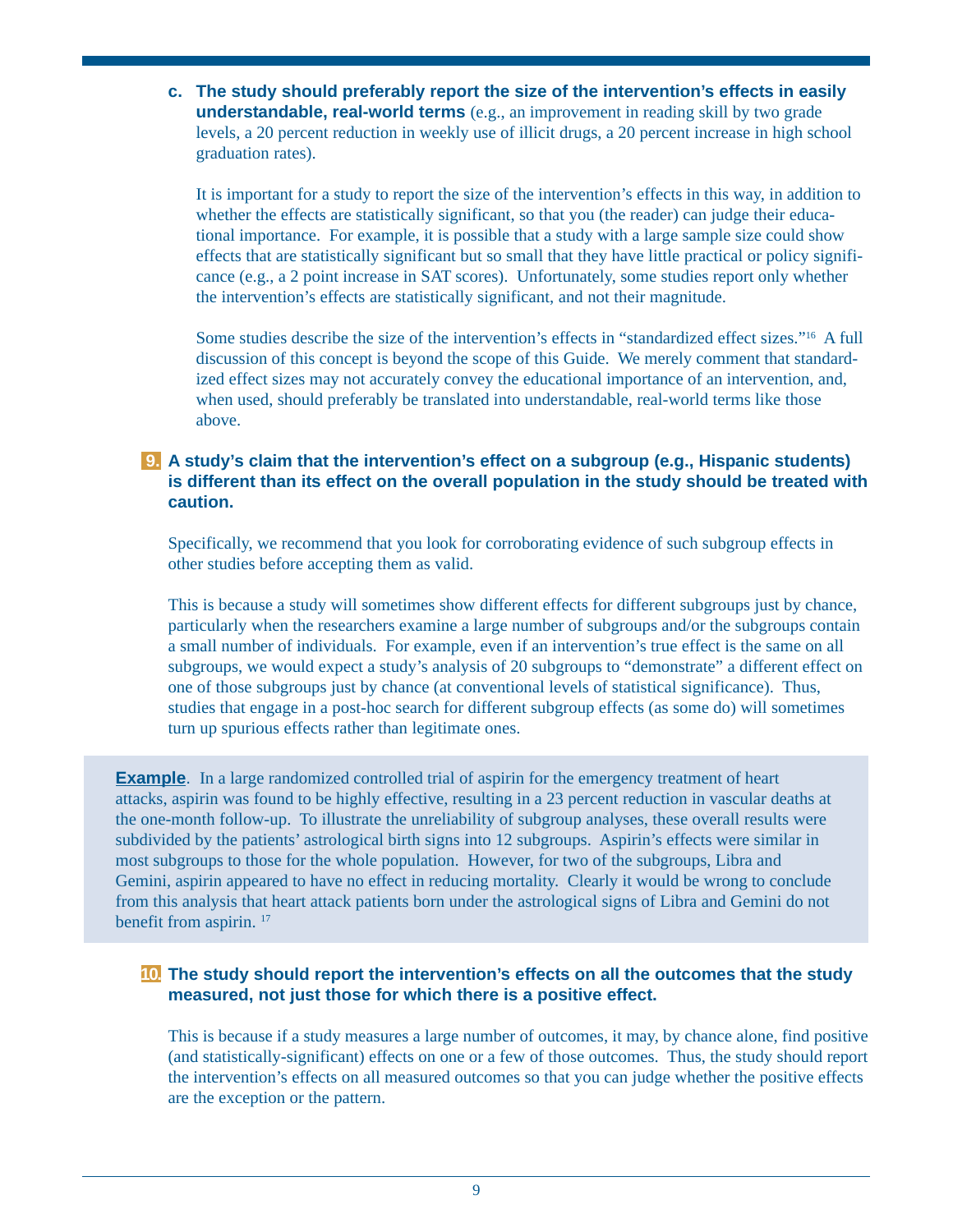**B. Quantity of evidence needed to establish "strong" evidence of effectiveness.**

#### **1. For reasons set out below, we believe "strong" evidence of effectiveness requires:**

- **(i) that the intervention be demonstrated effective, through well-designed randomized controlled trials, in more than one site of implementation**, and
- **(ii) that these sites be typical school or community settings, such as public school classrooms taught by regular teachers**. Typical settings would not include, for example, specialized classrooms set up and taught by researchers for purposes of the study.

Such a demonstration of effectiveness may require more than one randomized controlled trial of the intervention, or one large trial with more than one implementation site.

#### **2. In addition, the trials should demonstrate the intervention's effectiveness in school settings similar to yours, before you can be confident it will work in your schools and classrooms.**

For example, if you are considering implementing an intervention in a large inner-city public school serving primarily minority students, you should look for randomized controlled trials demonstrating the intervention's effectiveness in similar settings. Randomized controlled trials demonstrating its effectiveness in a white, suburban population do not constitute strong evidence that it will work in *your* school.

#### **3. Main reasons why a demonstration of effectiveness in more than one site is needed:**

- **A single finding of effectiveness can sometimes occur by chance alone.** For example, even if all educational interventions tested in randomized controlled trials were ineffective, we would expect 1 in 20 of those trials to "demonstrate" effectiveness by chance alone at conventional levels of statistical significance. Requiring that an intervention be shown effective in two trials (or in two sites of one large trial) reduces the likelihood of such a false-positive result to 1 in 400.
- **The results of a trial in any one site may be dependent on site-specific factors and thus may not be generalizable to other sites.** It is possible, for instance, that an intervention may be highly effective in a school with an unusually talented individual managing the details of implementation, but would not be effective in another school with other individuals managing the detailed implementation.

**Example.** Two multi-site randomized controlled trials of the Quantum Opportunity Program – a community-based program for disadvantaged high school students providing academic assistance, college and career planning, community service and work experiences, and other services – have found that the program's effects vary greatly among the various program sites. A few sites – including the original program site (Philadelphia) – produced sizeable effects on participants' academic and/or career outcomes, whereas many sites had little or no effect on the same outcomes.18 Thus, the program's effects appear to be highly dependent on site-specific factors, and it is not clear that its success can be widely replicated.

#### **4. Pharmaceutical medicine provides an important precedent for the concept that "strong" evidence requires a showing of effectiveness in more than one instance.**

Specifically, the Food and Drug Administration (FDA) usually requires that a new pharmaceutical drug or medical device be shown effective in more than one randomized controlled trial before the FDA will grant it a license to be marketed. The FDA's reasons for this policy are similar to those discussed above.<sup>19</sup>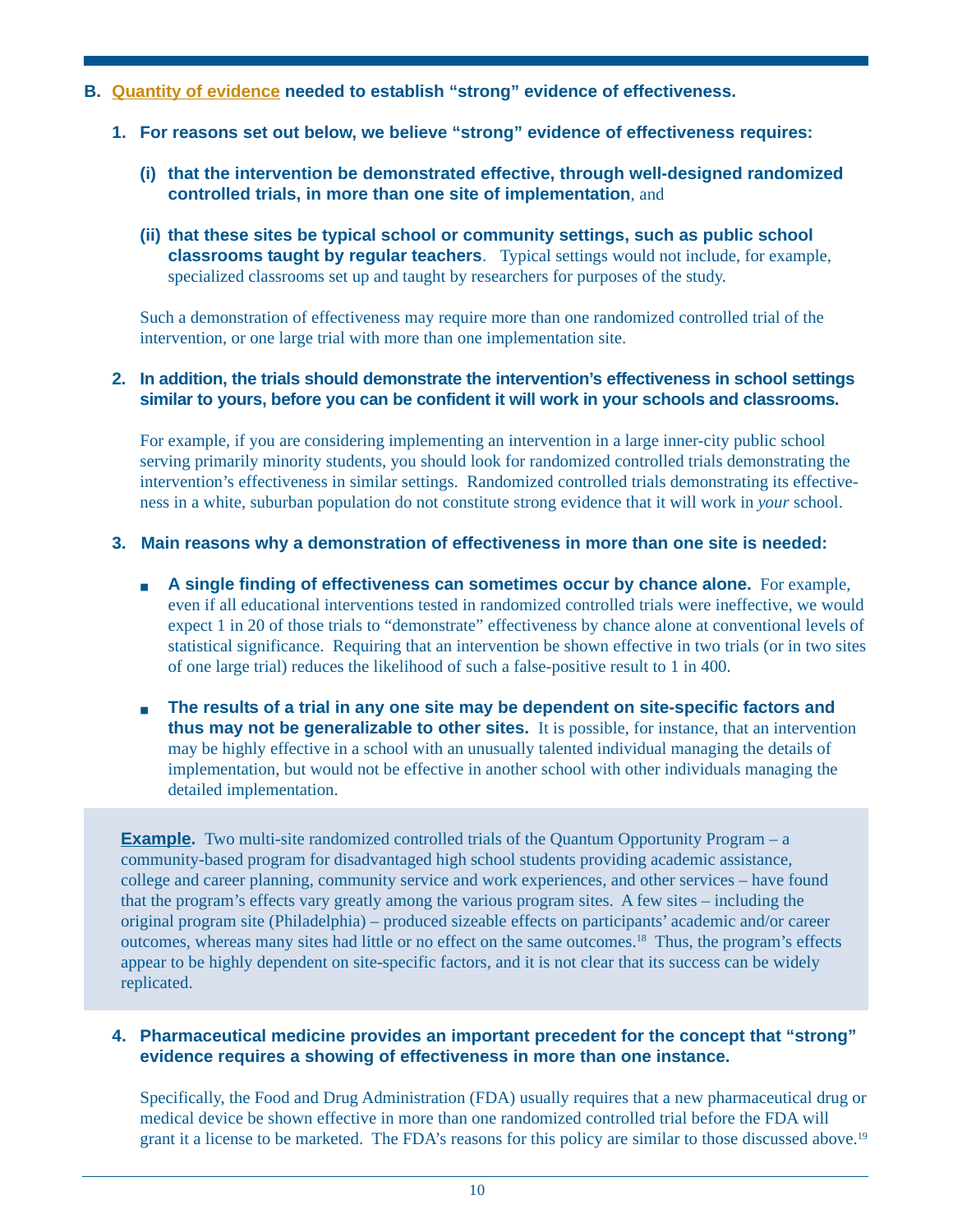### **III. How to evaluate whether an intervention is backed by "possible" evidence of effectiveness.**

Because well-designed and implemented randomized controlled trials are not very common in education, the evidence supporting an intervention frequently falls short of the above criteria for "strong" evidence of effectiveness in one or more respects. For example, the supporting evidence may consist of:

- Only nonrandomized studies;
- Only one well-designed randomized controlled trial showing the intervention's effectiveness at a single site;
- Randomized controlled trials whose design and implementation contain one or more flaws noted above (e.g., high attrition);
- Randomized controlled trials showing the intervention's effectiveness as implemented by researchers in a laboratory-like setting, rather than in a typical school or community setting; or
- Randomized controlled trials showing the intervention's effectiveness for students with different academic skills and socioeconomic backgrounds than the students in your schools or classrooms.

Whether an intervention not supported by "strong" evidence is nevertheless supported by "possible" evidence of effectiveness (as opposed to *no* meaningful evidence of effectiveness) is a judgment call that depends, for example, on the extent of the flaws in the randomized controlled trials of the intervention and the quality of any nonrandomized studies that have been done. While this Guide cannot foresee and provide advice on all possible scenarios of evidence, it offers in this section a few factors to consider in evaluating whether an intervention not supported by "strong" evidence is nevertheless supported by "possible" evidence.

#### **A. Circumstances in which a comparison-group study can constitute "possible" evidence of effectiveness:**

#### **1. The study's intervention and comparison groups should be very closely matched in academic achievement levels, demographics, and other characteristics prior to the intervention.**

The investigations, discussed in section I, that compare comparison-group designs with randomized controlled trials generally support the value of comparison-group designs in which the comparison group is *very closely matched* with the intervention group. In the context of education studies, the two groups should be matched closely in characteristics including:

- Prior test scores and other measures of academic achievement (preferably, the same measures that the study will use to evaluate outcomes for the two groups);
- Demographic characteristics, such as age, sex, ethnicity, poverty level, parents' educational attainment, and single or two-parent family background;
- $\blacksquare$  Time period in which the two groups are studied (e.g., the two groups are children entering kindergarten in the same year as opposed to sequential years); and
- Methods used to collect outcome data (e.g., the same test of reading skills administered in the same way to both groups).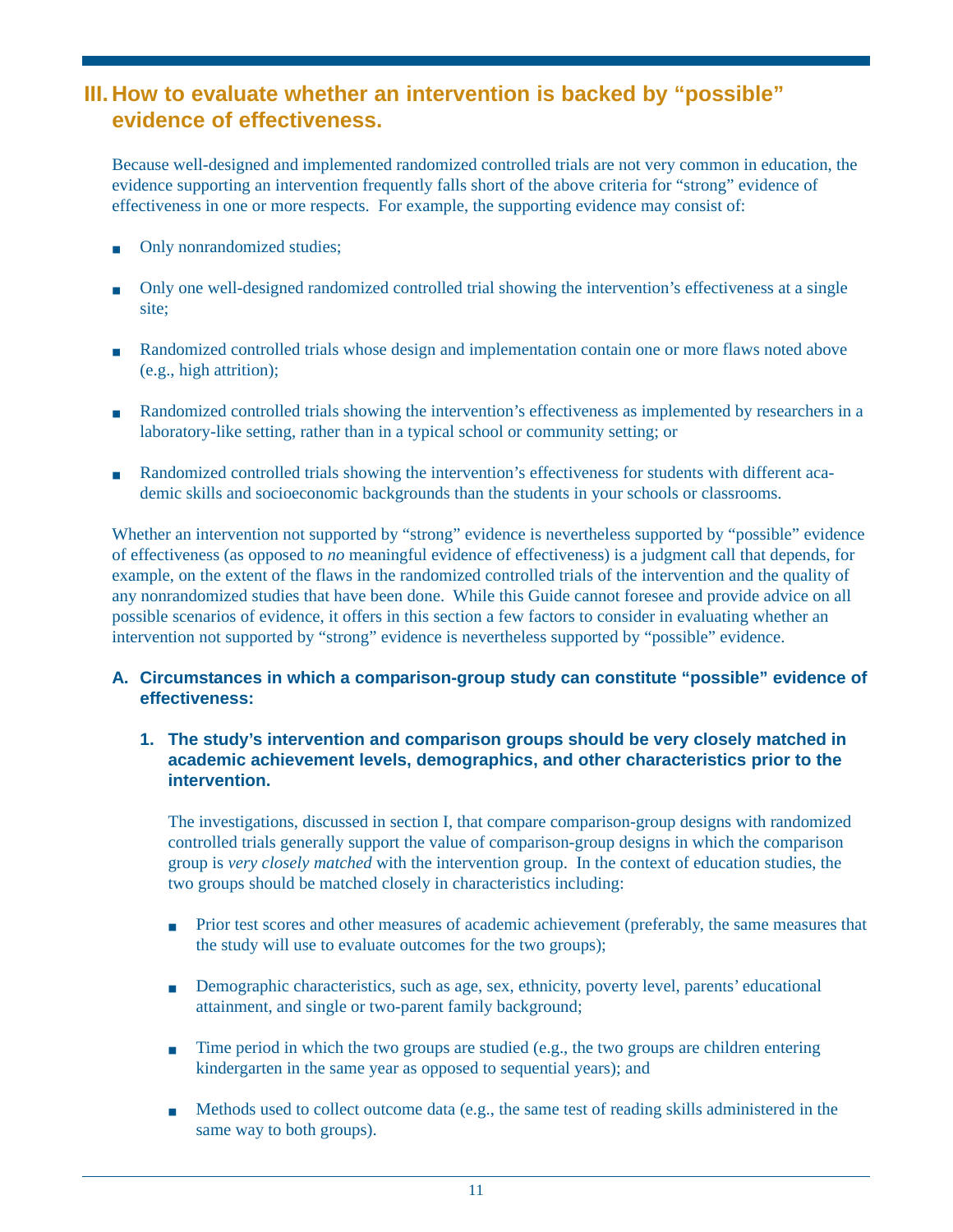These investigations have also found that when the intervention and comparison groups differ in such characteristics, the study is unlikely to generate accurate results even when statistical techniques are then used to adjust for these differences in estimating the intervention's effects.

#### **2. The comparison group should not be comprised of individuals who had the option to participate in the intervention but declined.**

This is because individuals choosing not to participate in an intervention may differ systematically in their level of motivation and other important characteristics from the individuals who do choose to participate. The difference in motivation (or other characteristics) may itself lead to different outcomes for the two groups, and thus contaminate the study's estimates of the intervention's effects.

Therefore, the comparison group should be comprised of individuals who did not have the option to participate in the intervention, rather than individuals who had the option but declined.

#### **3. The study should preferably choose the intervention/comparison groups and outcome measures "prospectively" – that is, before the intervention is administered.**

This is because if the groups and outcomes measures are chosen by the researchers *after* the intervention is administered ("retrospectively"), the researchers may consciously or unconsciously select groups and outcome measures so as to generate their desired results. Furthermore, it is often difficult or impossible for the reader of the study to determine whether the researchers did so.

Prospective comparison-group studies are, like randomized controlled trials, much less susceptible to this problem. In the words of the director of drug evaluation for the Food and Drug Administration, "The great thing about a [randomized controlled trial or prospective comparison-group study] is that, within limits, you don't have to believe anybody or trust anybody. The planning for [the study] is prospective; they've written the protocol before they've done the study, and any deviation that you introduce later is completely visible." By contrast, in a retrospective study, "you always wonder how many ways they cut the data. It's very hard to be reassured, because there are no rules for doing it."20

#### **4. The study should meet the guidelines set out in section II for a well-designed randomized controlled trial (other than guideline 2 concerning the random-assignment process).**

That is, the study should use valid outcome measures, have low attrition, report tests for statistical significance, and so on.

#### **B. Studies that do not meet the threshold for "possible" evidence of effectiveness:**

**1. Pre-post studies, which often produce erroneous results, as discussed in section I.**

#### **2. Comparison-group studies in which the intervention and comparison groups are not well-matched.**

As discussed in section I, such studies also produce erroneous results in many cases, even when statistical techniques are used to adjust for differences between the two groups.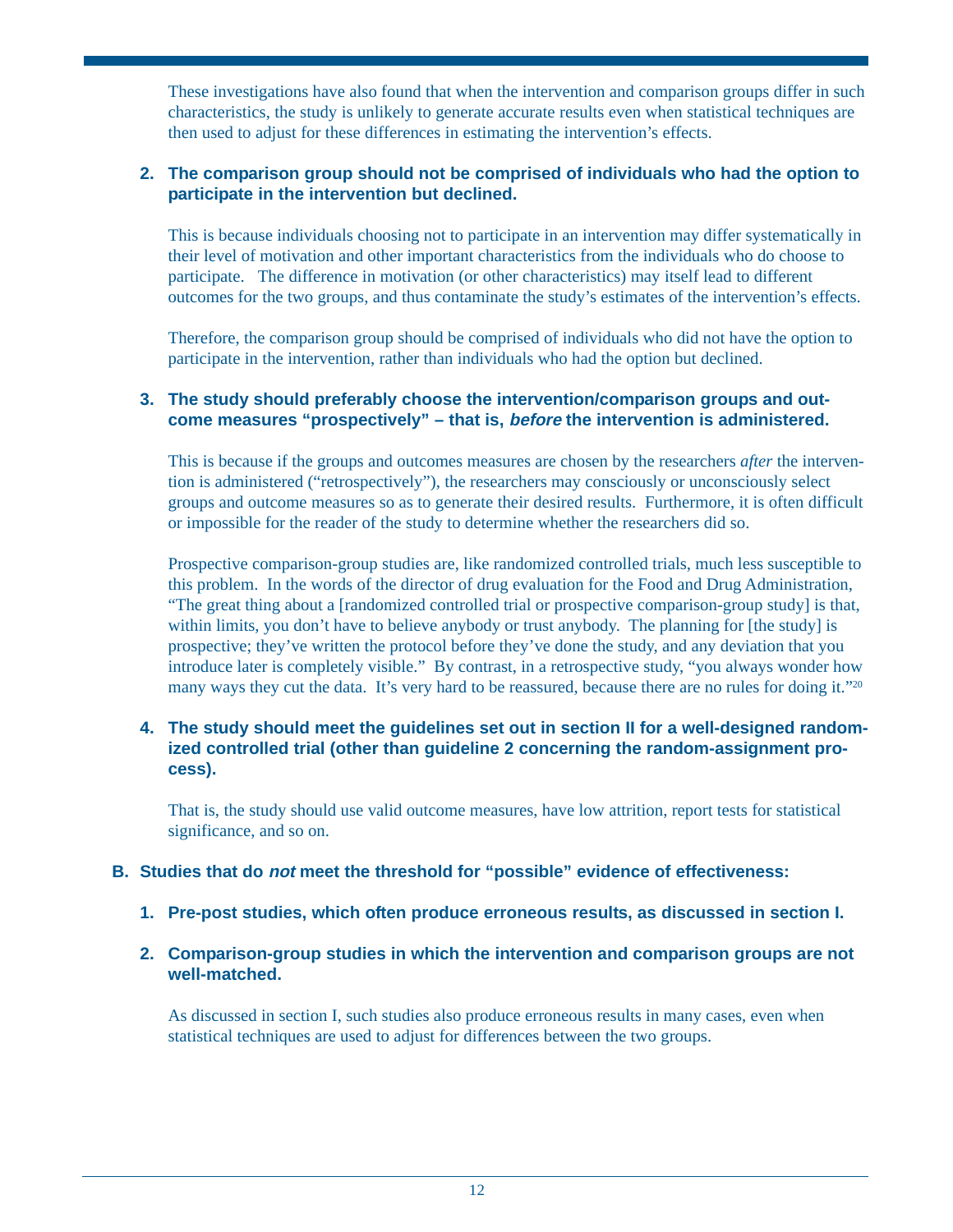**Example.** As reported in *Education Week*, several comparison-group studies have been carried out to evaluate the effects of "high-stakes testing" – i.e., state-level policies in which student test scores are used to determine various consequences, such as whether the students graduate or are promoted to the next grade, whether their teachers are awarded bonuses, or whether their school is taken over by the state. These studies compare changes in test scores and dropout rates for students in states with highstakes testing (the intervention group) to those for students in other states (the comparison groups). Because students in different states differ in many characteristics, such as demographics and initial levels of academic achievement, it is unlikely that these studies provide accurate measures of the effects of high-stakes testing. It is not surprising that these studies reach differing conclusions about the effects of such testing.21

#### **3. "Meta-analyses" that combine the results of individual studies that do not themselves meet the threshold for "possible" evidence.**

Meta-analysis is a quantitative technique for combining the results of individual studies, a full discussion of which is beyond the scope of this Guide. We merely note that when meta-analysis is used to combine studies that themselves may generate erroneous results – such as randomized controlled trials with significant flaws, poorly-matched comparison group studies, and pre-post studies – it will often produce erroneous results as well.

**Example.** A meta-analysis combining the results of many nonrandomized studies of hormone replacement therapy found that such therapy significantly lowered the risk of coronary heart disease.<sup>22</sup> But, as noted earlier, when hormone therapy was subsequently evaluated in two large-scale randomized controlled trials, it was actually found to do the opposite – namely, it increased the risk of coronary disease. The meta-analysis merely reflected the inaccurate results of the individual studies, producing more precise, but still erroneous, estimates of the therapy's effect.

### **IV. Important factors to consider when implementing an evidence-based intervention in your schools or classrooms.**

#### **A. Whether an evidence-based intervention will have a positive effect in your schools or classrooms may depend critically on your adhering closely to the details of its implementation.**

The importance of adhering to the details of an evidence-based intervention when implementing it in your schools or classrooms is often not fully appreciated. Details of implementation can sometimes make a major difference in the intervention's effects, as the following examples illustrate.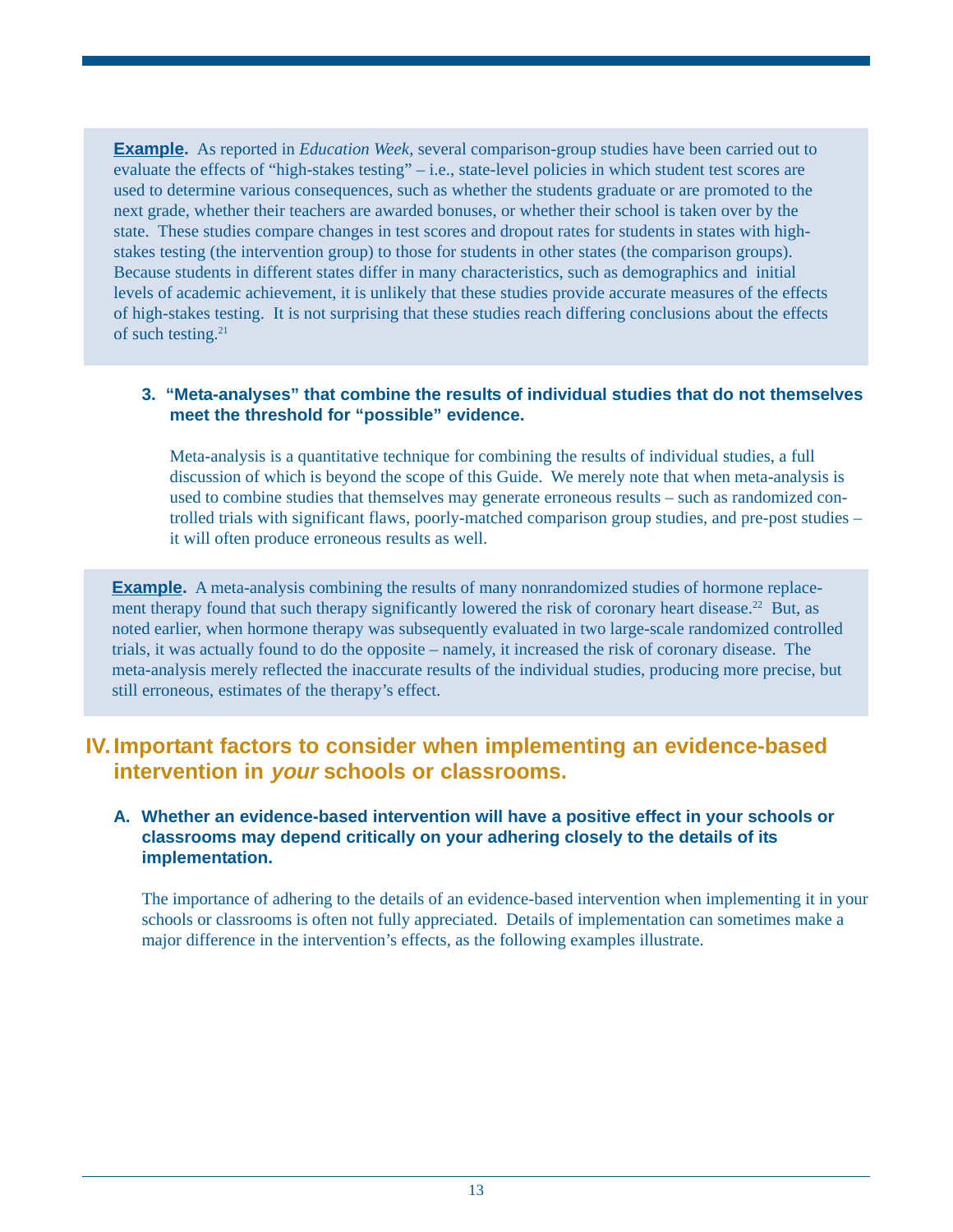**Example.** The Tennessee Class-Size Experiment – a large, multi-site randomized controlled trial involving 12,000 students – showed that a state program that significantly reduced class size for public school students in grades K-3 had positive effects on educational outcomes. For example, the average student in the small classes scored higher on the Stanford Achievement Test in reading and math than about 60 percent of the students in the regular-sized classes, and this effect diminished only slightly at the fifthgrade follow-up.<sup>23</sup>

Based largely on these results, in 1996 the state of California launched a much larger, state-wide class-size reduction effort for students in grades K-3. But to implement this effort, California schools hired 25,000 new K-3 teachers, many with low qualifications. Thus the proportion of fully-credentialed K-3 teachers fell in most California schools, with the largest drop (16 percent) occurring in the schools serving the lowest-income students. By contrast, all the teachers in the Tennessee study were fully qualified. This difference in implementation may account for the fact that, according to preliminary comparison-group data, class-size reduction in California may not be having as large an impact as in Tennessee.<sup>24</sup>

**Example.** Three well-designed randomized controlled trials have established the effectiveness of the Nurse-Family Partnership – a nurse visitation program provided to low-income, mostly single women during pregnancy and their children's infancy. One of these studies included a 15-year follow-up, which found that the program reduced the children's arrests, convictions, number of sexual partners, and alcohol use by 50-80 percent. $25$ 

Fidelity of implementation appears to be extremely important for this program. Specifically, one of the randomized controlled trials of the program showed that when the home visits are carried out by paraprofessionals rather than nurses – holding all other details the same – the program is only marginally effective. Furthermore, a number of other home visitation programs for low-income families, designed for different purposes and using different protocols, have been shown in randomized controlled trials to be ineffective.<sup>26</sup>

#### **B. When implementing an evidence-based intervention, it may be important to collect outcome data to check whether its effects in your schools differ greatly from what the evidence predicts.**

Collecting outcome data is important because it is always possible that slight differences in implementation or setting between your schools or classrooms and those in the studies could lead to substantially different outcomes. So, for example, if you implement an evidence-based reading program in a particular group of schools or classrooms, you may wish to identify a comparison group of schools or classrooms, roughly matched in reading skills and demographic characteristics, that is not using the program. Tracking reading test scores for the two groups over time, while perhaps not fully meeting the guidelines for "possible" evidence described above, may still give you a sense of whether the program is having effects that are markedly different from what the evidence predicts.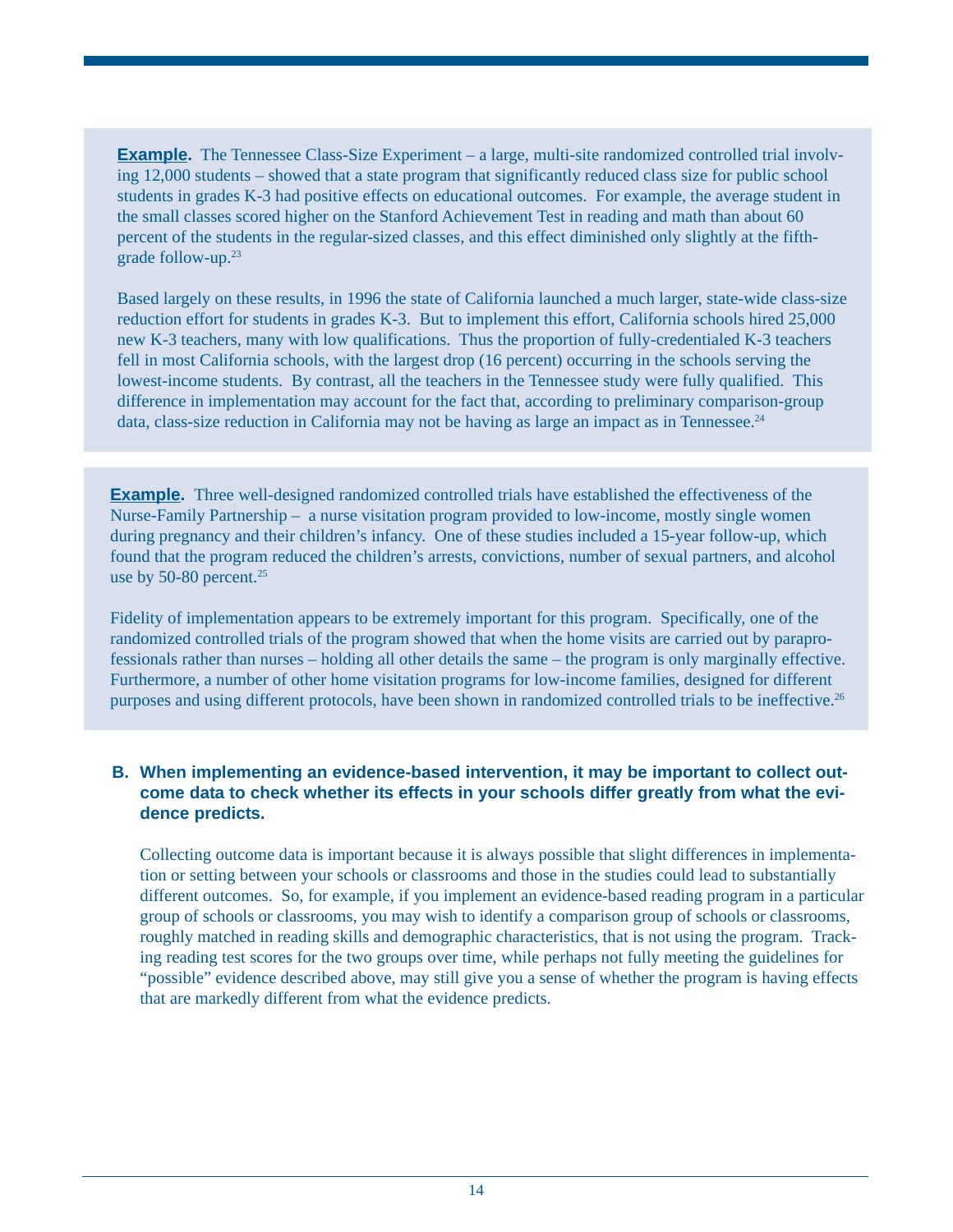## **Appendix A: Where to find evidence-based interventions**

The following web sites can be useful in finding evidence-based educational interventions. These sites use varying criteria for determining which interventions are supported by evidence, but all distinguish between randomized controlled trials and other types of supporting evidence. We recommend that, in navigating these web sites, you use this Guide to help you make independent judgments about whether the listed interventions are supported by "strong" evidence, "possible" evidence, or neither.

- The What Works Clearinghouse (http://www.w-w-c.org/) established by the U.S. Department of Education's Institute of Education Sciences to provide educators, policymakers, and the public with a central, independent, and trusted source of scientific evidence of what works in education.
- The Promising Practices Network (http://www.promisingpractices.net/) web site highlights programs and practices that credible research indicates are effective in improving outcomes for children, youth, and families.
- Blueprints for Violence Prevention (http://www.colorado.edu/cspv/blueprints/index.html) is a national violence prevention initiative to identify programs that are effective in reducing adolescent violent crime, aggression, delinquency, and substance abuse.
- The International Campbell Collaboration (http://www.campbellcollaboration.org/Fralibrary.html) offers a registry of systematic reviews of evidence on the effects of interventions in the social, behavioral, and educational arenas.
- Social Programs That Work (http://www.excelgov.org/displayContent.asp?Keyword=prppcSocial) offers a series of papers developed by the Coalition for Evidence-Based Policy on social programs that are backed by rigorous evidence of effectiveness.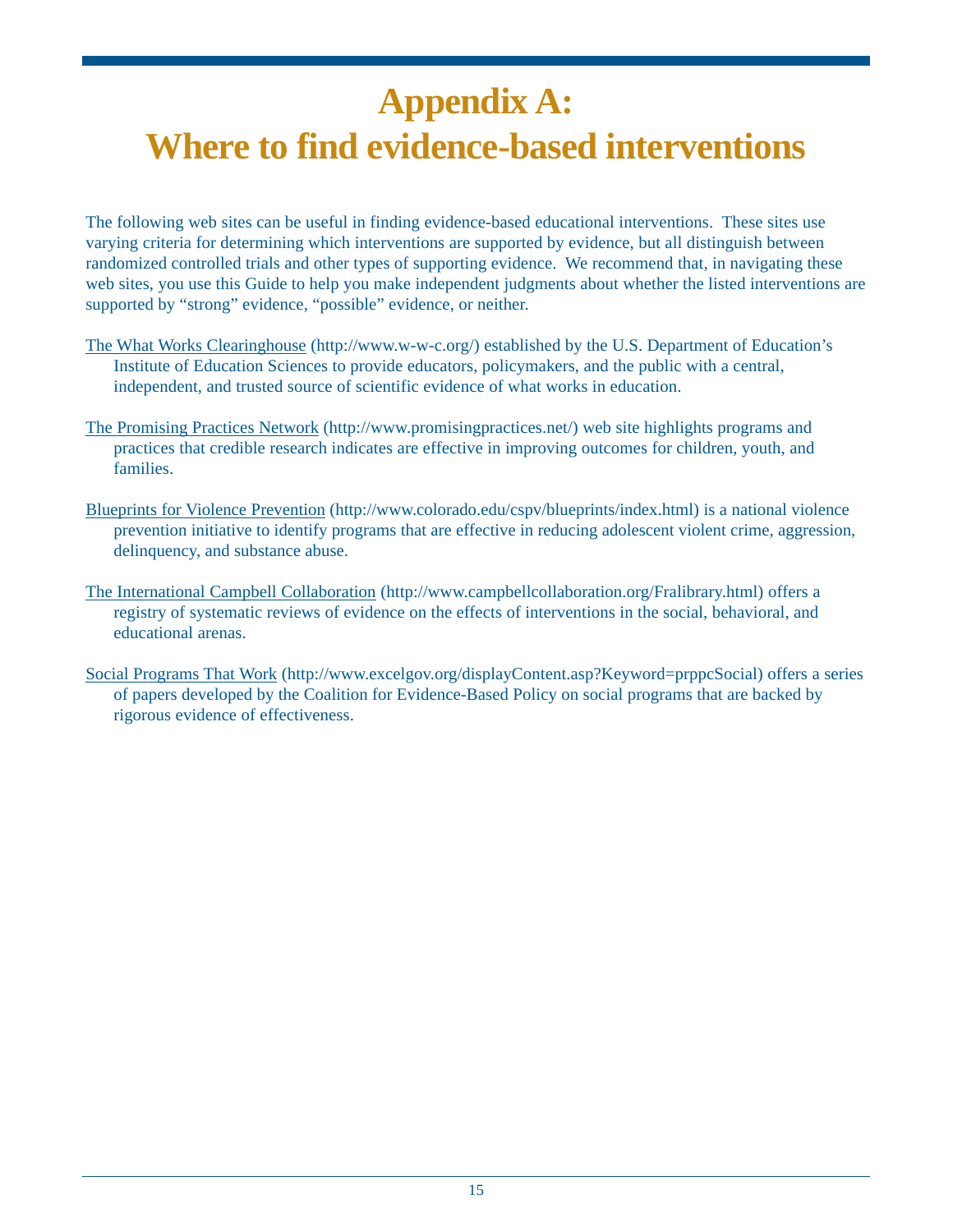## **Appendix B: Checklist to use in evaluating whether an intervention is backed by rigorous evidence**

- **Step 1. Is the intervention supported by "strong" evidence of effectiveness?**
- **A. The quality of evidence needed to establish "strong" evidence: randomized controlled trials that are well-designed and implemented.** The following are key items to look for in assessing whether a trial is well-designed and implemented.

Key items to look for in the study's description of the intervention and the random assignment process

- ❑ **The study should clearly describe the intervention**, including: (i) who administered it, who received it, and what it cost; (ii) how the intervention differed from what the control group received; and (iii) the logic of how the intervention is supposed to affect outcomes (p. 5).
- ❑ **Be alert to any indication that the random assignment process may have been compromised.** (pp. 5-6).
- ❑ **The study should provide data showing that there are no systematic differences between the intervention and control groups prior to the intervention** (p. 6).



Key items to look for in the study's collection of outcome data

- ❑ **The study should use outcome measures that are "valid"**  – i.e., that accurately measure the true outcomes that the intervention is designed to affect (pp. 6-7).
- ❑ **The percent of study participants that the study has lost track of when collecting outcome data should be small, and should not differ between the intervention and control groups** (p. 7).
- ❑ **The study should collect and report outcome data even for those members of the intervention group who do not participate in or complete the intervention** (p. 7).
- ❑ **The study should preferably obtain data on long-term outcomes of the intervention,** so that you can judge whether the intervention's effects were sustained over time (pp. 7-8).



Key items to look for in the study's reporting of results

❑ **If the study makes a claim that the intervention is effective, it should report (i) the size of the effect, and (ii) statistical tests showing the effect is unlikely to be the result of chance** (pp. 8-9).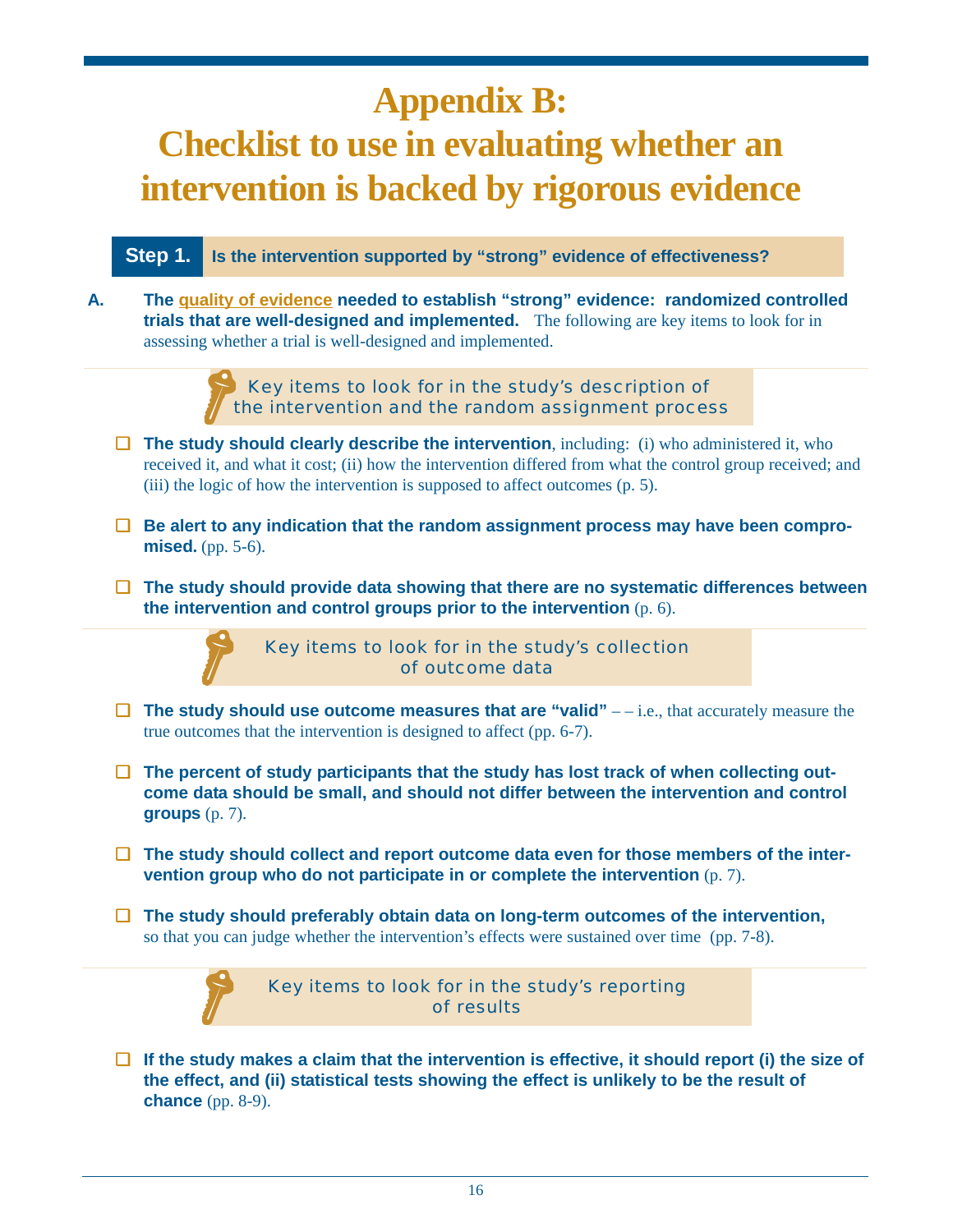- ❑ **A study's claim that the intervention's effect on a subgroup (e.g., Hispanic students) is different than its effect on the overall population in the study should be treated with caution** (p. 9).
- ❑ **The study should report the intervention's effects on all the outcomes that the study measured, not just those for which there is a positive effect.** (p. 9).
- **B. Quantity of evidence needed to establish "strong" evidence of effectiveness** (p. 10).
	- ❑ **The intervention should be demonstrated effective, through well-designed randomized controlled trials, in more than one site of implementation;**
	- ❑ **These sites should be typical school or community settings**, such as public school classrooms taught by regular teachers; and
	- ❑ **The trials should demonstrate the intervention's effectiveness in school settings similar to yours**, before you can be confident it will work in your schools/classrooms.

This is a judgment call that depends, for example, on the extent of the flaws in the randomized trials of the intervention and the quality of any nonrandomized studies that have been done. The following are a few factors to consider in making these judgments.

- **A. Circumstances in which a comparison-group study can constitute "possible" evidence:**
	- ❑ **The study's intervention and comparison groups should be very closely matched** in academic achievement levels, demographics, and other characteristics prior to the intervention (pp. 11-12).
	- ❑ **The comparison group should not be comprised of individuals who had the option to participate in the intervention but declined** (p. 12).
	- ❑ **The study should preferably choose the intervention/comparison groups and outcome measures "prospectively"** – i.e., *before* the intervention is administered (p. 12).
	- ❑ **The study should meet the checklist items listed above for a well-designed randomized controlled trial** (other than the item concerning the random assignment process). That is, the study should use valid outcome measures, report tests for statistical significance, and so on (pp. 16-17).
- **B. Studies that do not meet the threshold for "possible" evidence of effectiveness include:** (i) pre-post studies (p. 2); (ii) comparison-group studies in which the intervention and comparison groups are not well-matched; and (iii) "meta-analyses" that combine the results of individual studies which do not themselves meet the threshold for "possible" evidence (p. 13).

#### **If the intervention is backed by neither "strong" nor "possible" evidence, one may conclude that it is not supported by meaningful evidence of effectiveness. Step 3.**

**Step 2. If the intervention is not supported by "strong" evidence, is it nevertheless supported by "possible" evidence of effectiveness?**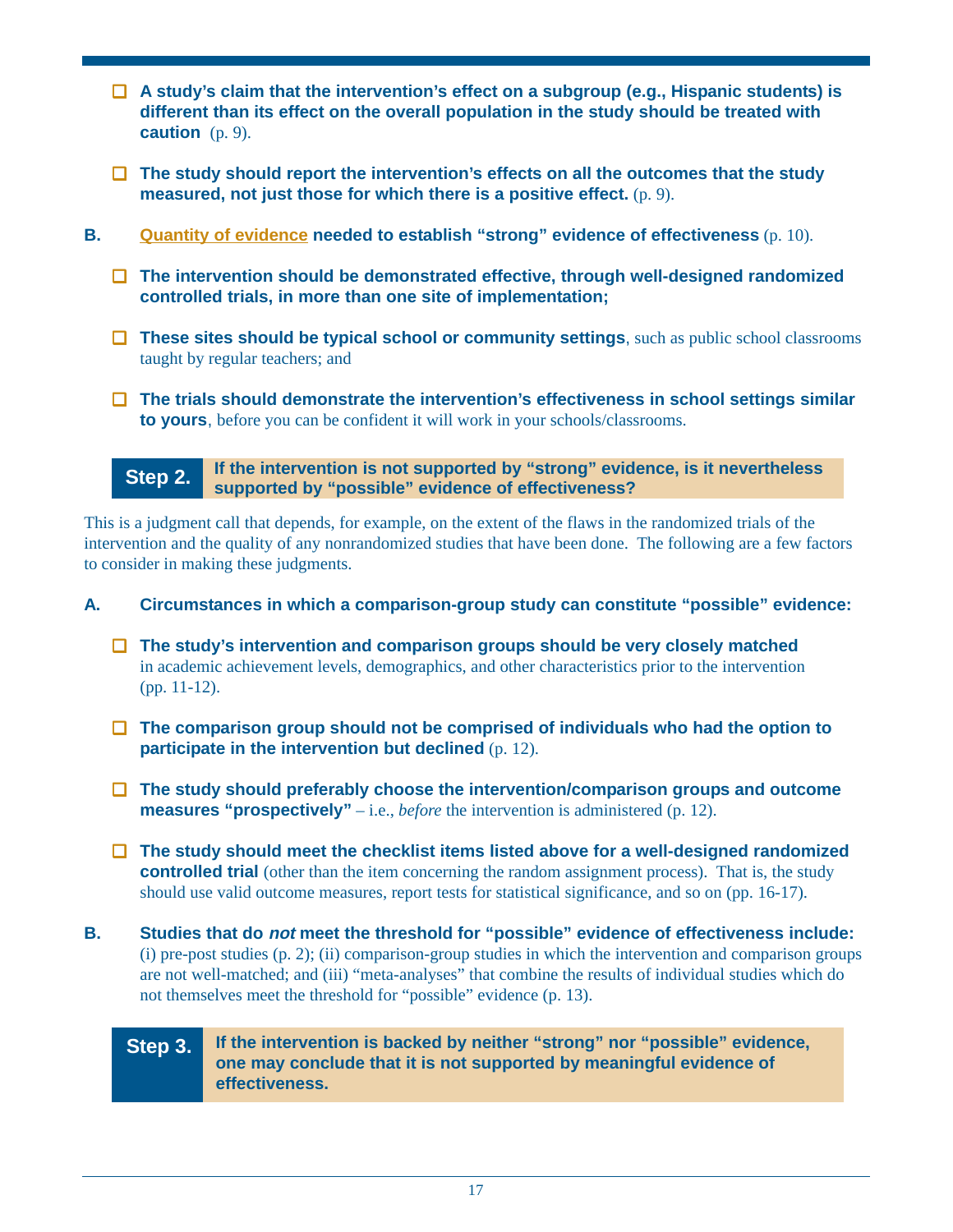## **References**

<sup>1</sup> Evidence from randomized controlled trials, discussed in the following journal articles, suggests that one-on-one tutoring of at-risk readers by a well-trained tutor yields an effect size of about 0.7. This means that the average tutored student reads more proficiently than approximately 75 percent of the untutored students in the control group. Barbara A. Wasik and Robert E. Slavin, "Preventing Early Reading Failure With One-To-One Tutoring: A Review of Five Programs," *Reading Research Quarterly*, vol. 28, no. 2, April/May/June 1993, pp. 178-200 (the three programs evaluated in randomized controlled trials produced effect sizes falling mostly between 0.5 and 1.0). Barbara A. Wasik, "Volunteer Tutoring Programs in Reading: A Review," *Reading Research Quarterly*, vol. 33, no. 3, July/August/ September 1998, pp. 266-292 (the two programs using well-trained volunteer tutors that were evaluated in randomized controlled trials produced effect sizes of 0.5 to 1.0, and .50, respectively). Patricia F. Vadasy, Joseph R. Jenkins, and Kathleen Pool, "Effects of Tutoring in Phonological and Early Reading Skills on Students at Risk for Reading Disabilities, *Journal of Learning Disabilities,* vol. 33, no. 4, July/ August 2000, pages 579-590 (randomized controlled trial of a program using well-trained nonprofessional tutors showed effect sizes of 0.4 to 1.2).

2 Gilbert J. Botvin et. al., "Long-Term Follow-up Results of a Randomized Drug Abuse Prevention Trial in a White, Middle-class Population," *Journal of the American Medical Association*, vol. 273, no. 14, April 12, 1995, pp. 1106-1112. Gilbert J. Botvin with Lori Wolfgang Kantor, "Preventing Alcohol and Tobacco Use Through Life Skills Training: Theory, Methods, and Empirical Findings," *Alcohol Research and Health,* vol. 24, no. 4, 2000, pp. 250-257.

<sup>3</sup> Frederick Mosteller, Richard J. Light, and Jason A. Sachs, "Sustained Inquiry in Education: Lessons from Skill Grouping and Class Size," *Harvard Education Review*, vol. 66, no. 4, winter 1996, pp. 797-842. The small classes averaged 15 students; the regular-sized classes averaged 23 students.

4 These are the findings specifically of the randomized controlled trials reviewed in "Teaching Children To Read: An Evidence-Based Assessment of the Scientific Research Literature on Reading and Its Implications for Reading Instruction," *Report of the National Reading Panel*, 2000.

5 Frances A. Campbell et. al., "Early Childhood Education: Young Adult Outcomes From the Abecedarian Project," *Applied Developmental Science*, vol. 6, no. 1, 2002, pp. 42-57. Craig T. Ramey, Frances A. Campbell, and Clancy Blair, "Enhancing the Life Course for High-Risk Children: Results from the Abecedarian Project," in *Social Programs That Work*, edited by Jonathan Crane (Russell Sage Foundation, 1998), pp. 163-183.

6 For example, randomized controlled trials showed that (i) welfare reform programs that emphasized short-term job-search assistance and encouraged participants to find work quickly had larger effects on employment, earnings, and welfare dependence than programs that emphasized basic education; (ii) the work-focused programs were also much less costly to operate; and (iii) welfare-to-work programs often reduced net government expenditures. The trials also identified a few approaches that were particularly successful. See, for example, Manpower Demonstration Research Corporation, *National Evaluation of Welfare-to-Work Strategies: How Effective Are Different Welfareto-Work Approaches? Five-Year Adult and Child Impacts for Eleven Programs* (U.S. Department of Health and Human Services and U.S. Department of Education, November 2001). These valuable findings were a key to the political consensus behind the 1996 federal welfare reform legislation and its strong work requirements, according to leading policymakers — including Ron Haskins, who in 1996 was the staff director of the House Ways and Means Subcommittee with jurisdiction over the bill.

<sup>7</sup> See, for example, the Food and Drug Administration's standard for assessing the effectiveness of pharmaceutical drugs and medical devices, at 21 C.F.R. §314.126. See also, "The Urgent Need to Improve Health Care Quality," Consensus statement of the Institute of Medicine National Roundtable on Health Care Quality, *Journal of the American Medical Association*, vol. 280, no. 11, September 16, 1998, p. 1003; and Gary Burtless, "The Case for Randomized Field Trials in Economic and Policy Research," *Journal of Economic Perspectives*, vol. 9, no. 2, spring 1995, pp. 63-84.

8 Robert G. St. Pierre et. al., "Improving Family Literacy: Findings From the National Even Start Evaluation," Abt Associates, September 1996.

9 Jean Baldwin Grossman, "Evaluating Social Policies: Principles and U.S. Experience," *The World Bank Research Observer*, vol. 9, no. 2, July 1994, pp. 159-181.

10 Roberto Agodini and Mark Dynarski, "Are Experiments the Only Option? A Look at Dropout Prevention Programs," Mathematica Policy Research, Inc., August 2001, at http://www.mathematica-mpr.com/PDFs/redirect.asp?strSite=experonly.pdf.

11 Elizabeth Ty Wilde and Rob Hollister, "How Close Is Close Enough? Testing Nonexperimental Estimates of Impact against Experimental Estimates of Impact with Education Test Scores as Outcomes," Institute for Research on Poverty Discussion paper, no. 1242-02, 2002, at http://www.ssc.wisc.edu/irp/.